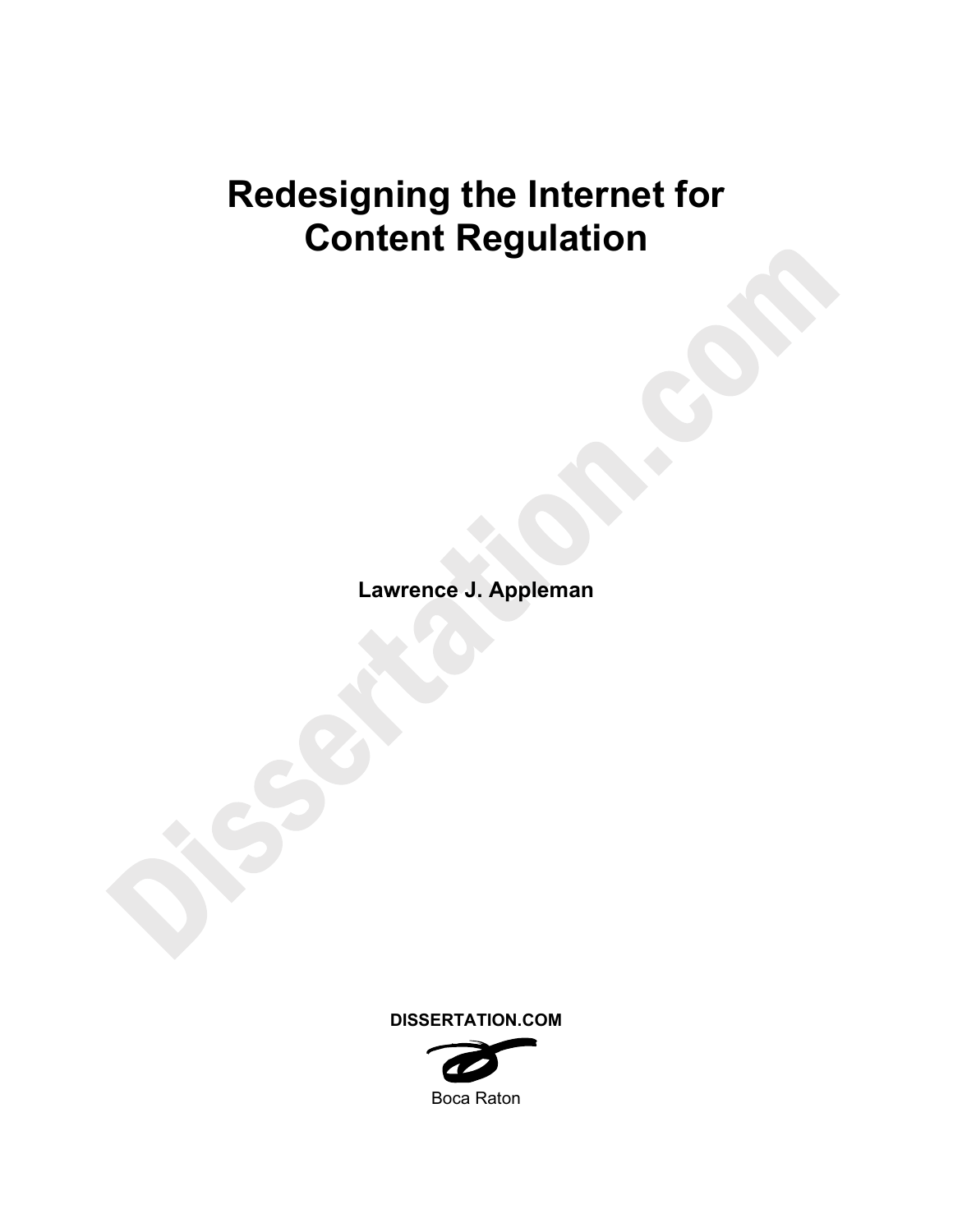# *Redesigning the Internet for Content Regulation*

Copyright © 2004 Lawrence J. Appleman All rights reserved. No part of this book may be reproduced or transmitted in any form or by any means, electronic or mechanical, including photocopying, recording, or by any information storage and retrieval system, without written permission from the publisher.

> Dissertation.com Boca Raton, Florida USA • 2008

ISBN-10: 1-59942-694-3 ISBN-13: 978-1-59942-694-5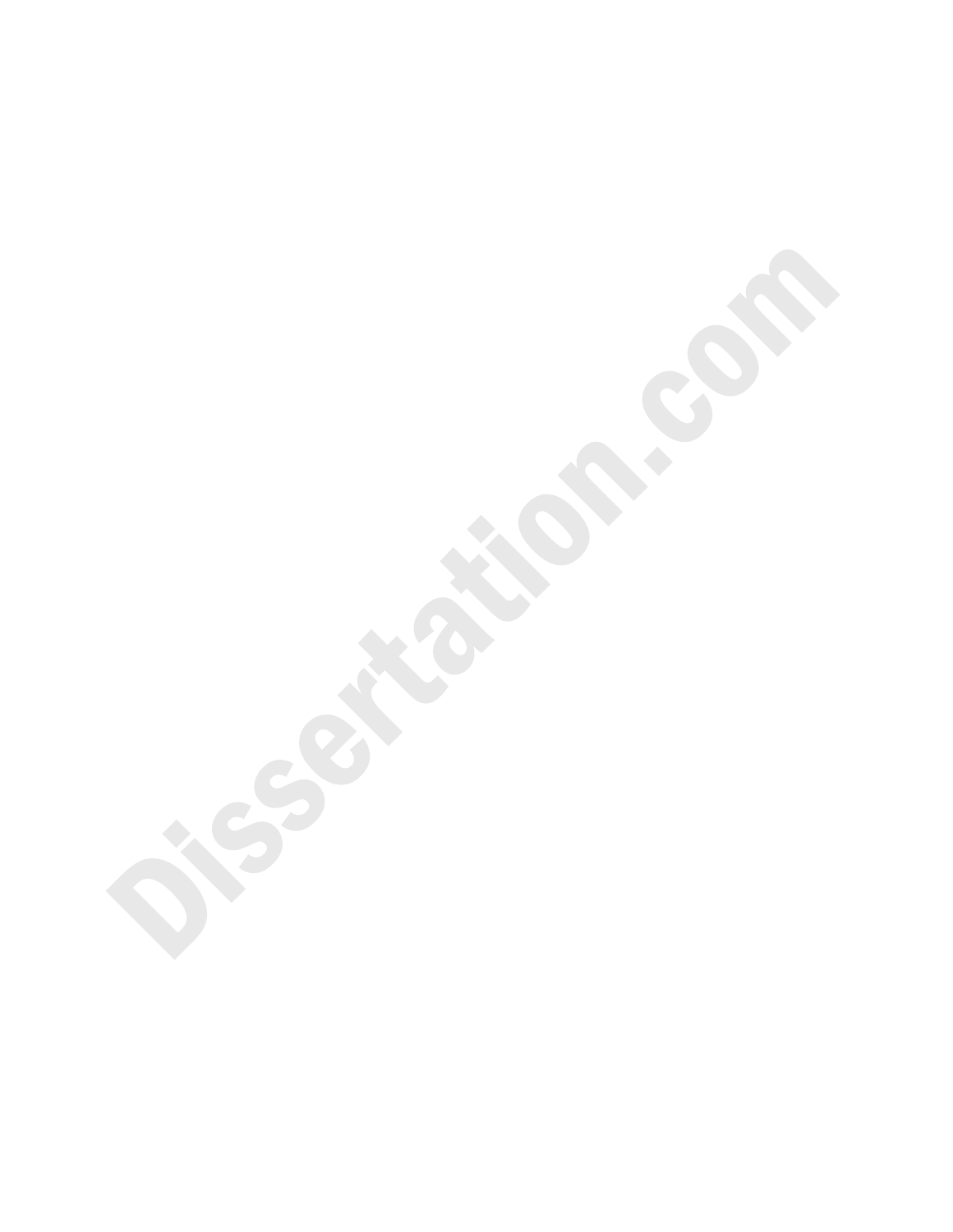# **Table of Contents**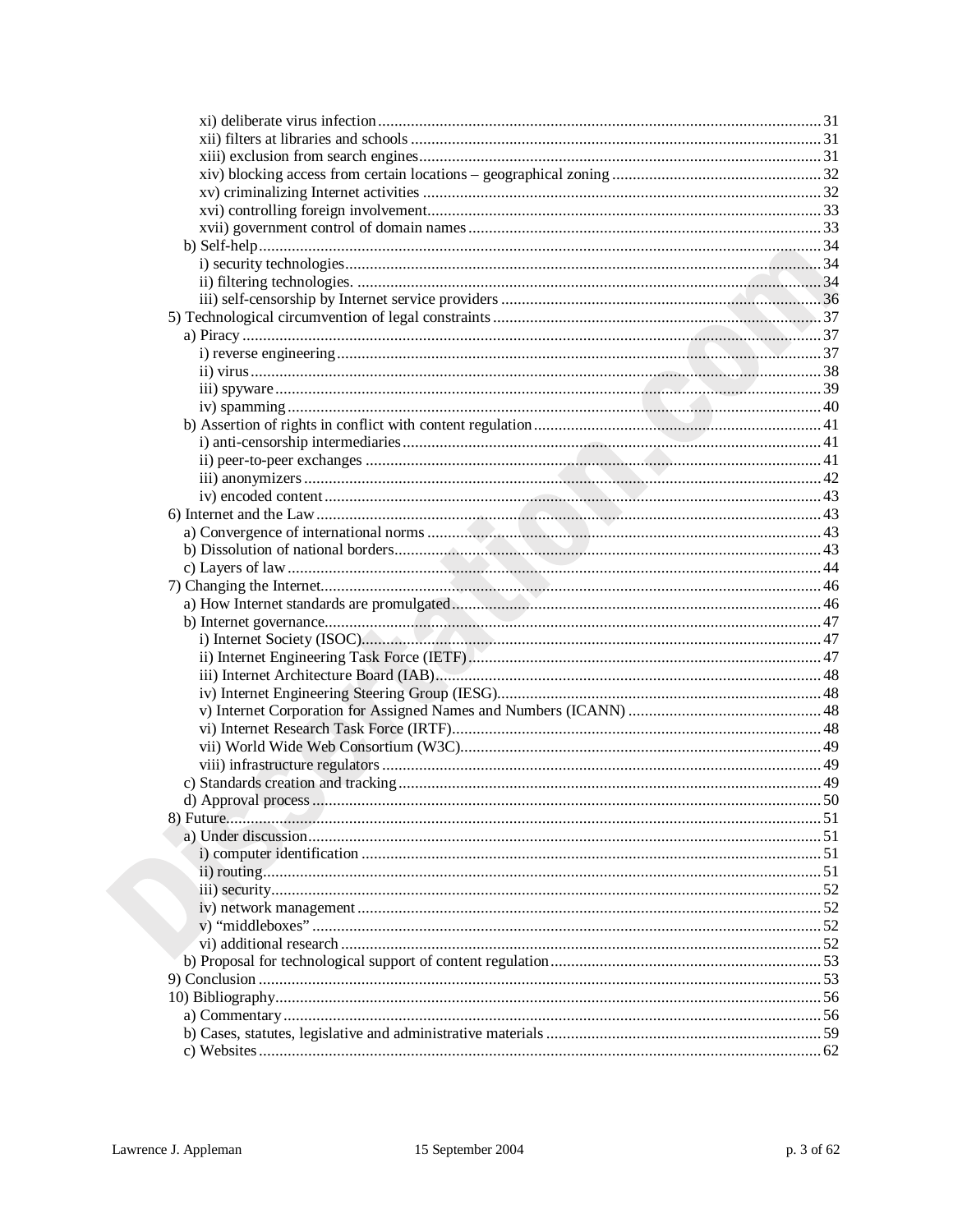# **1) Introduction**

As a successful collaboration of scientists, engineers, and policymakers from academia, government, and commerce, the Internet does exactly what it was designed to do – allow unhindered transmission of content from any location to any other location, even if portions of the network are disconnected. As the Internet has grown and expanded throughout the world, its underlying technologies have evolved to solve additional problems and to provide new and unexpected applications. As these technologies continue to evolve, an important issue receives far too little technological attention: revising Internet standards to allow for limitation and control of transmission of content. This dissertation proposes that policymakers set control of content as a high-priority goal for research into future Internet standards.

As a foundation for this proposal, part 2 of this dissertation outlines the history of the Internet's technological development, including major milestones in its development and several examples of recent and ongoing efforts to evolve the Internet's next generation; describes the interaction of legal issues with scientific and engineering efforts; and identifies the underlying legal foundation for content regulation and restriction. In part 3, detailed examples are provided to show the scope, breadth, and reach of legal efforts to regulate and restrict Internet content. To demonstrate the consequences of the current Internet's lack of support for content regulation, part 4 reports on present ways in which governments and commercial interests restrict transmission of Internet content, by technologies which circumvent Internet standards, by practical means such as preventing access physically or monitoring use manually, or by strong enforcement of strict laws and regulations. Part 5 describes how current efforts to control Internet content are undermined by techniques that further subvert Internet standards. A summary of jurisprudential theory and legal philosophies regarding Internet content is provided in Part 6, to explain some of the reasons that content regulation has not been a priority during the development of the Internet. How future Internet priorities are set, how research is administered, and how Internet standards are changed, are described in part 7. Finally, part 8 identifies some current priorities for Internet research, proposes that content regulation should be given far more attention, and suggests ways in which such efforts may proceed.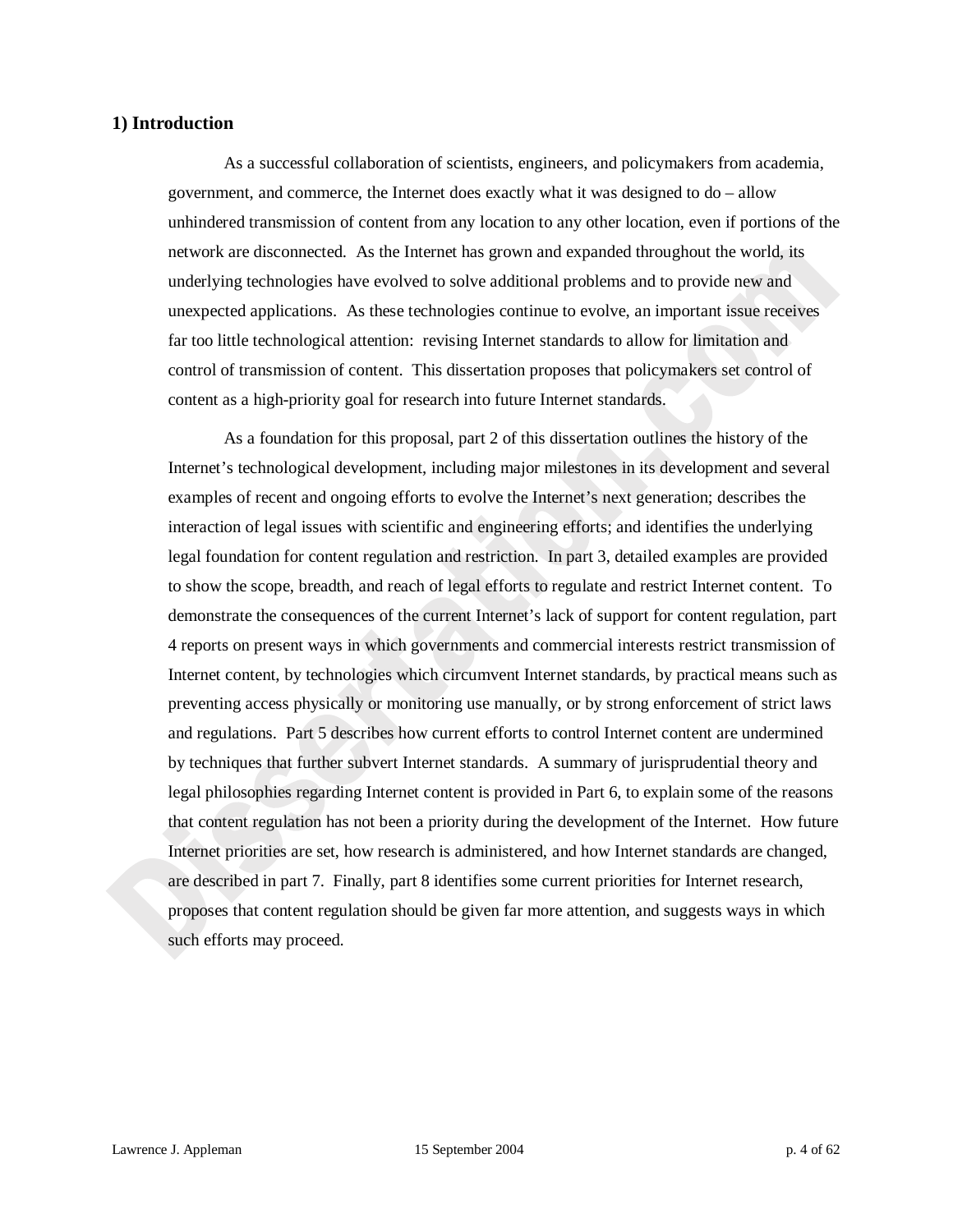# **2) Background**

#### **a) History and architecture of the Internet**

#### i) Arpanet (1969)

In its earliest incarnation, the Internet was intended to provide effective transmission of content and to prevent interruptions, changes, and diversions of that content. The Internet's birth is credited to computer researchers at the University of California, Los Angeles, who in 1969 were investigating the best ways to transfer data among computers using networks.<sup>1</sup> Their effort was called the Advanced Research Project Agency Network ("ARPANET"), $^2$  with the goal of providing communication among government and university computers using overlapping channels, so that communication would be possible even if some portions of the network were destroyed by war or natural disaster.<sup>3</sup> Intentional limitation of Internet content perforce conflicts sharply with that original goal.

#### ii) The Internet (circa 1973-1983)

As the Internet expanded its users outside of government and universities, a fundamental architecture took shape that is still in use today. The technical basis for the Internet is a structure of four layers, which are conceptualized as existing one atop the other.<sup>4</sup> Most users of the Internet see only the top layer – the content layer – that presents material such as websites. Below the content layer is the application layer, which consists of software that makes content available, such as browser programs for viewing websites and media player programs for video and audio content.<sup>5</sup> Such application software may be open-source, with code available and readable by the public, or may be proprietary, with code kept private and protected as a trade secret.<sup>6</sup> The logical layer is next, comprised of the communication standards, such as the Transport, Control Protocol and the Internet Protocol (TCP/IP), which allow disparate computers to send and receive data.<sup>7</sup> This logical layer is a collection of "protocols": global protocols such

l

<sup>&</sup>lt;sup>1</sup> Jesdanun, Anick, Thirty-five years old, Internet remains a work in progress, Associated Press, August 27, 2004, LEXIS NEWS library, AP file

<sup>&</sup>lt;sup>2</sup> O'Rourke, Maureen, Fencing cyberspace: drawing borders in a virtual world, 82 Minn. L. Rev. 609, 616 (1998).

<sup>&</sup>lt;sup>3</sup> Reno v. ACLU, 521 U.S. 844, 849-50 (1997).

<sup>&</sup>lt;sup>4</sup> Weiser, Philip J., The Internet, innovation, and intellectual property policy, 103 Colum. L. Rev. 534, 541 (2003).  $<sup>5</sup>$  *Id.* at 542 (2003).</sup>

Lane, Thomas A., Of hammers and saws: the toolbox of federalism and sources of law for the web, 33 N.M.L. Rev. 115, 119 (2003). 7

 $^7$  Speta, James B., A common carrier approach to Internet interconnection, 54 Fed. Comm. L.J. 225, 243-47 (2002).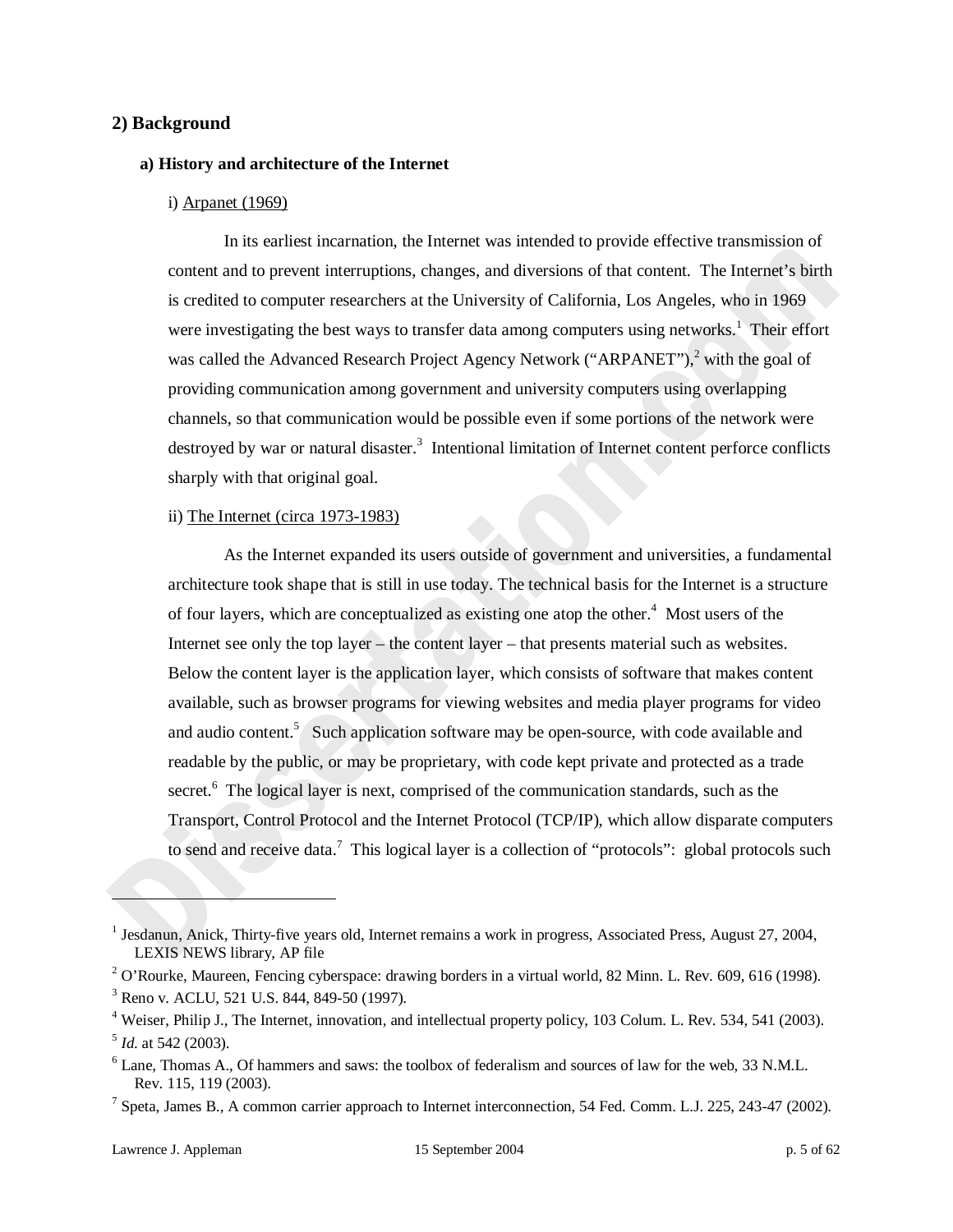as the Internet Protocol, which every computer must support in order to use the Internet; public protocols which are openly available and are needed only for specific activities, such as the Internet Relay Chat Protocol for instant messaging; and private protocols which are privately owned and unpublished, such as file formats for proprietary computer programs.<sup>8</sup> At the bottom of this conceptual structure is the physical layer: wires, fiber optic cables, and other modes of transmission from one place to another.

The principal computer programs and communication standards for the Internet were developed through the collaborative efforts of academics and engineers, with substantial support from the United States government.<sup>9</sup> As the Internet grew, commercial enterprises began to participate as well, with continuing support from the government. As an illustration, when the ARPANET protocols were officially retired in 1983, the National Science Foundation began providing support for commercial Internet research in the mid-1980s and continued to provide increasing support until the mid-1990s. $^{10}$ 

A significant milestone in the evolution of the Internet is the ongoing deployment of Internet Protocol version 6 (IPv6), to replace the current widespread de facto standard Internet Protocol version 4 (IPv4).<sup>11</sup> The main motivation for development of IPv6 was that the number of computer addresses available in IPv4 is limited to approximately 4.3 billion unique addresses, less than the Earth's human population.<sup>12</sup> IPv6 allows four times as many digits for each address, which permits approximately "670 quadrillion (thousand trillion) unique addresses for every square millimeter of the Earth's surface"; $^{13}$  further, IPv6 adds technical improvements to the Internet for better routing and configuration of networks.<sup>14</sup> As with other new generations of the Internet, IPv6's improvements do not focus on solutions for control and regulation of Internet content.

<sup>8</sup> Lane, Thomas A., *supra* note 6 at 118.

 $9$  Weiser, Philip J., *supra* note 4 at 546.

<sup>&</sup>lt;sup>10</sup> Froomkin, A. Michael, Wrong turn in cyberspace: using ICANN to route around the APA and the constitution, 50 Duke L.J. 17, 55 (2000).<br><sup>11</sup> Helms, Shawn C., Translating privacy values with technology, 7. B.U. J. Sci. & Tech. L. 288, 299 (2001).

<sup>&</sup>lt;sup>12</sup> Roush, Wade, The Internet reborn, Technology Review, vol. 106, no. 8, p. 32, Oct. 1, 2003.

<sup>13</sup> *Id.*

 $14$  IPv6, http://www.ipv6.org (visited 9/15/04).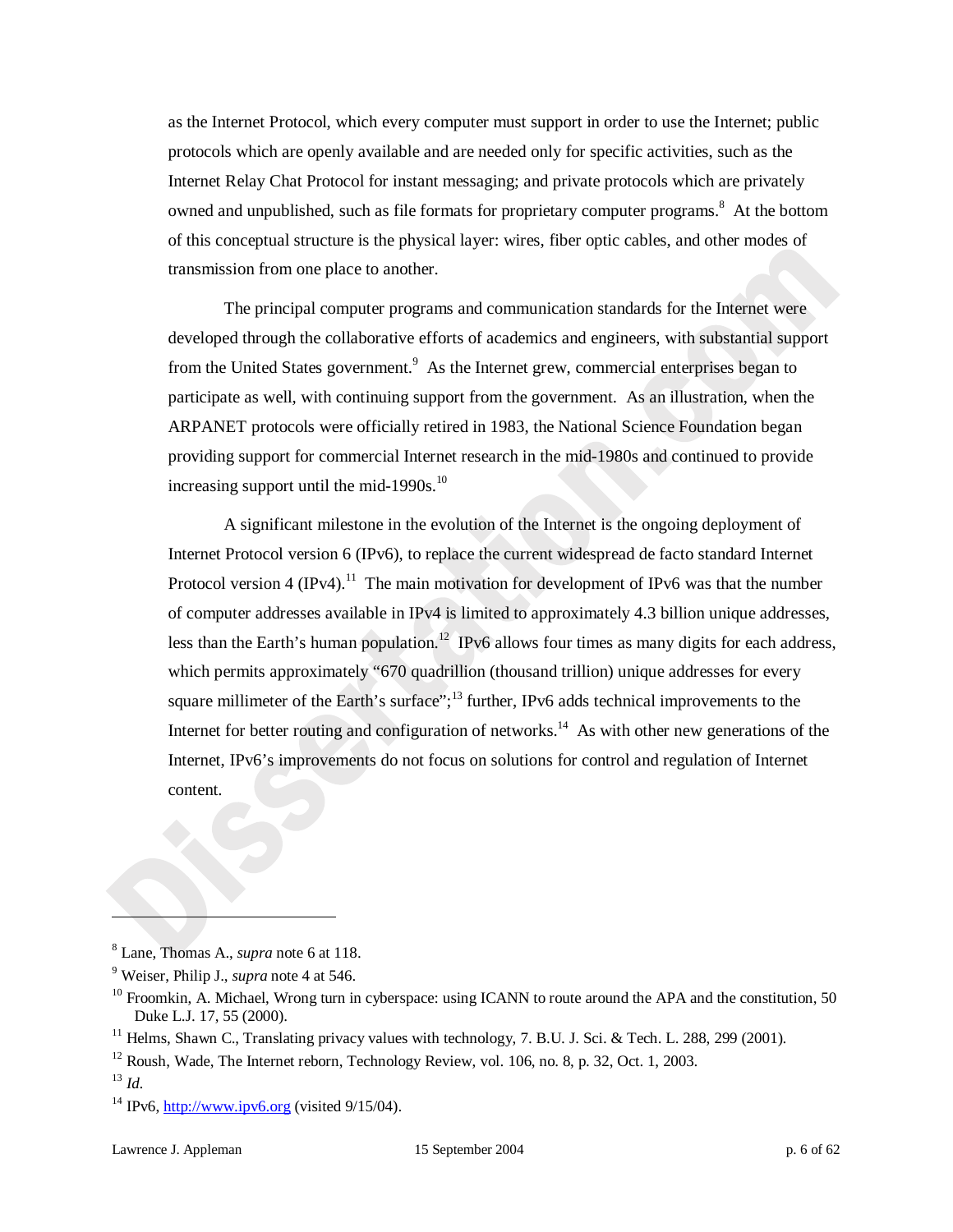#### iii) Mbone (1992)

In order to solve the problems of handling transmission of extremely large quantities of data to multiple simultaneous recipients, the Multicast Backbone (also known as Mbone)<sup>15</sup> was developed by the Internet Engineering Task Force, <sup>16</sup> because Internet standards are not best for this use, as they focus on sending each specific packet of data to a single destination.<sup>17</sup> Mbone is another example of Internet solutions that provide more effective transmission of content with little attention paid to limiting content.

# iv) Internet2 (1996)

Because the physical infrastructure of the Internet did not allow sufficient bandwidth for envisioned collaborative efforts, an academic consortium named Internet2 was formed "to develop and deploy advanced network applications and technologies, accelerating the creation of tomorrow's Internet."<sup>18</sup> Internet2's membership is limited to colleges and universities in the United States only,<sup>19</sup> and while it continues today as an active platform for academic research, industry analysts do not see it as an influential model for use by the general public.<sup>20</sup>Internet2's network, called Abilene, $^{21}$  allows transmission of content many times faster than the conventional Internet, and serves as an environment for continued academic research into new technologies and new forms of Internet content, such as three-dimensional virtual environments, and means of transmitting the senses of touch and smell<sup>22</sup> – looking at ways of transmitting additional content, not limiting or controlling Internet content.

# v) Grids (1996)

In the mid-1990s, several research efforts got under way to explore linking disparate high-performance computing facilities using fast and copious network connections to form

<sup>19</sup> Internet2, University membership application requirements,<br>http://members.Internet2.edu/university/RegularRequirements.html (visited  $9/15/04$ ).

<sup>&</sup>lt;sup>15</sup> Eriksson, Hans, Mbone: the multicast backbone, Communications of the ACM, vol. 37, no. 8, p. 54, August 1994. <sup>16</sup> *See infra* text at 7)b)ii)<br><sup>17</sup> Roush, Wade, *supra* note 12 at p. 36.<br><sup>18</sup> Internet2, About Internet2, http://www.Internet2.edu/about/ (visited 9/14/04).

 $10^{20}$  Lyman, Jay, Whatever happened to Internet2?, NewsFactor, Feb. 21, 2002, http://www.newsfactor.com/story.xhtml?story\_id=16409 (visited 9/15/04).<br><sup>21</sup> Abilene Backbone Network, http://abilene.Internet2.edu/ (visited 9/14/04).

 $^{22}$  Holstein, William, Building the next Internet, U.S. News, Sept. 13, 1999, http://www.Internet2.edu/resources/19990913-USNews.pdf (visited 9/15/04).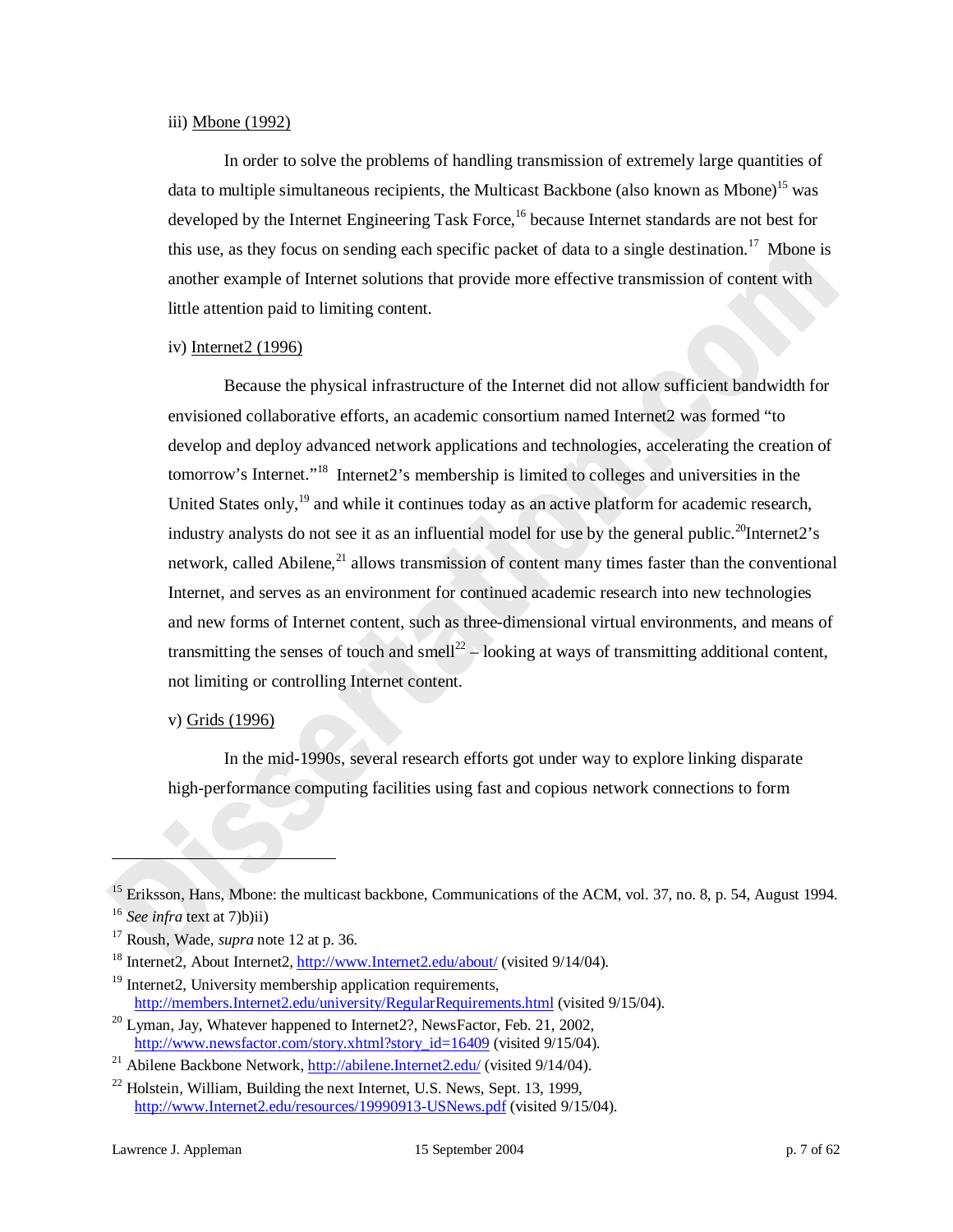"grids" that can work collectively to form virtual, massive supercomputers.<sup>23</sup> One such project is spearheaded by the U.S. Department of Energy and the University of Southern California;<sup>24</sup> another project, called TeraGrid, is funded by the U.S. National Science Foundation combines grid computer architecture with a dedicated high-speed network backbone.<sup>25</sup> These researchoriented environments today focus on intense analysis of the vast quantities of data that may be gathered by modern instrumentation, such as data about the human genome, drug interactions, weather patterns, and high-resolution models of the physical world;<sup>26</sup> like most other Internet research today, grid computing examines ways of providing additional information rather than techniques for limiting its transmission.

#### vi) Abone (2000)

An approach to adding flexibility and new features to the Internet, "active networking" allows information to be transmitted with instructions that control the behavior of the network, unlike today's Internet, where the network's behavior is guided by standards rather than anything contained in transmitted content.  $^{27}$  To test this approach, a dedicated network has been built, funded by the U.S. Defense Department's Advanced Research Projects Agency, called the Active Network Backbone ("Abone").<sup>28</sup> If Internet content were to include instructions for how the network should behave, new risks and vulnerabilities to deliberate attacks would likely appear, so Abone provides not only for research into active networking's new developments, but also into managing its vulnerabilities.<sup>29</sup> As active networking focuses on control of the network, this technology has some potential for future research into regulation and restriction of Internet content, if policymakers set that as a priority.

# vii) PlanetLab (2002)

The most recent major research effort aimed at overcoming limitations inherent in the Internet is PlanetLab, which is principally built around the concept of "smart nodes" – replacing the Internet's inflexible routers with computers capable of running programs controlled by

<sup>&</sup>lt;sup>23</sup> TeraGrid, Frequently asked questions, http://www.teragrid.org/about/faq.html (visited 9/15/04).

<sup>24</sup> Roush, Wade, *supra* note 12 at p. 36. 25 TeraGrid, *supra* note 23.

<sup>26</sup> *Id.*

 $^{27}$  Han, Young J., Yang, Jin S., Chang, Beom H., and Chung, Tai M., SVAM: The scalable vulnerability analysis model based on active networks, Information Networking: Networking Technologies for Broadband and Mobile Networks International Conference ICOIN 2004, pp. 857-866 (2004). 28 Roush, Wade, *supra* note 12 at p. 36.

<sup>29</sup> Han, Young J., Yang, Jin S., Chang, Beom H., and Chung, Tai M., *supra* note 27.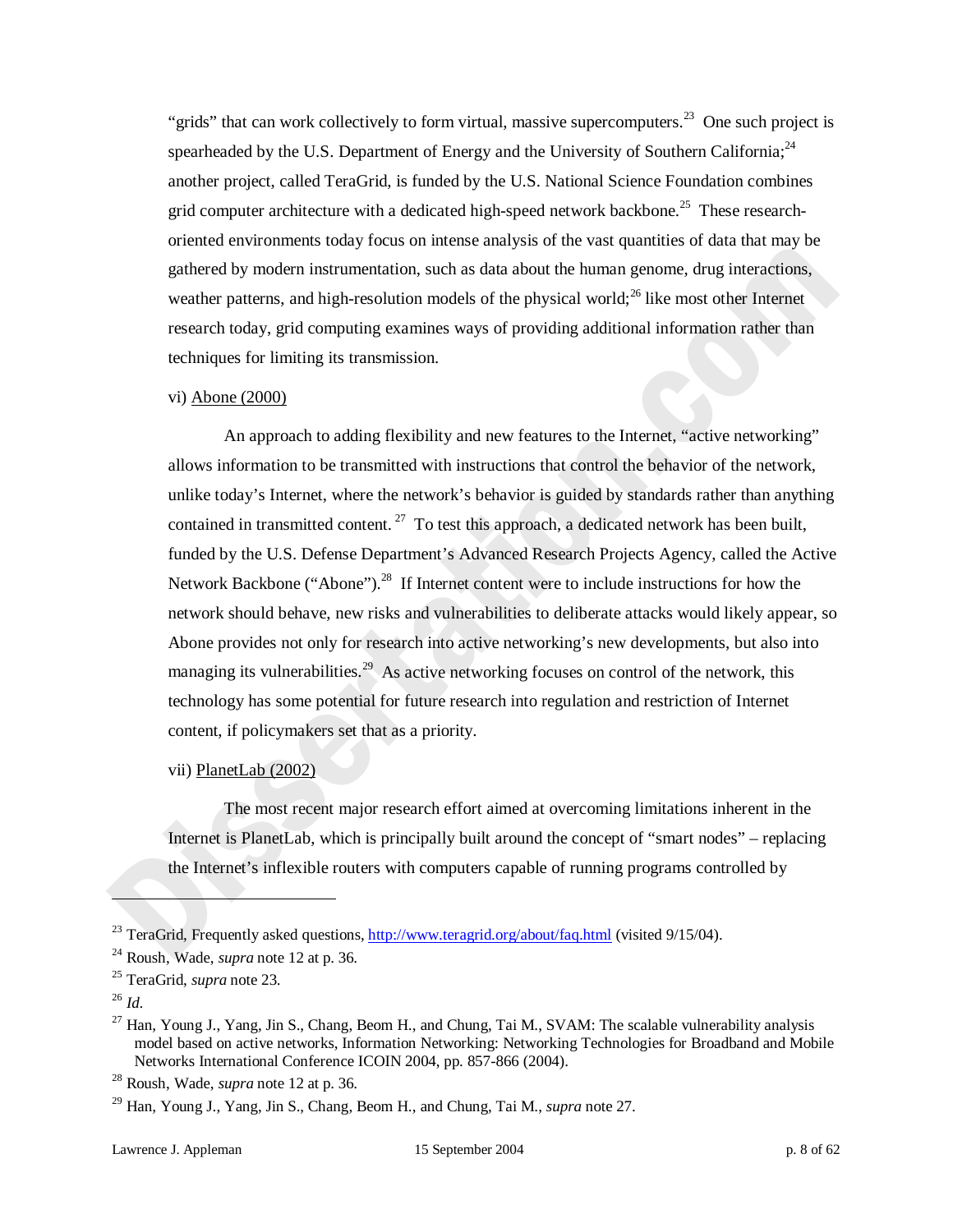users.<sup>30</sup> The current emphasis is on research to allow better handling of critical – and non-critical – information, for example making it possible for all users' files and settings to be stored with archival quality on the network;<sup>31</sup> to enhance the Internet's security from attach, by solving problems of detection and removal of viruses and other destructive computer programs; $32$  and to avoid Internet congestion and increase the Internet's speed and reliability.<sup>33</sup> Content regulation is not identified as a key research goal in PlanetLab's publicly available documentation.<sup>34</sup> but this large-scale initiative could serve as a platform for such efforts if directed by stakeholders.

# **b) Re-casting the protocols**

#### i) How the Internet has evolved

The development and evolution of the Internet in its present form can be traced to the direction set by its creators and by government leadership.<sup>35</sup> As the Internet continues to change and grow, much of the vision that guide its growth tends to come from groups that set technical standards, such as the Internet Engineering Task Force  $(ETF)$ <sup>36</sup> Such technical groups, while populated by engineers and driven toward solving technological problems, must also respond to the direction of non-technical forces such as commercial interests and government policymakers.<sup>37</sup>

# ii) Little attention to legal issues

The development of the Internet was an engineering construct designed as solving technological issues,<sup>38</sup> particularly to solve the problem of maintaining network connections when part of the network is unavailable. Because the Internet's current architecture does not

<sup>30</sup> Roush, Wade, *supra* note 12 at p. 30. 31 *Id.* at p. 29. 32 *Id.*

<sup>33</sup> *Id.* at p. 30. 34 *See, e.g.,* PlanetLab, http://www.planet-lab.org/ (visited 9/15/04).

 $35$  Rubin, Edward L., Computer languages as networks and power structures: governing the development of XML, 53 S.M.U. L. Rev. 1447, 1449-52 (2000).

 $36$  Froomkin, A. Michael, Habermas@discourse.net: toward a critical theory of cyberspace, 116 Harv. L. Rev. 749,

<sup>796-817 (2003).&</sup>lt;br><sup>37</sup> David, Paul A. & Shurmer, Mark, Formal standards-setting for global telecommunications and information services, 20 Telecomm. Pol'y 789, 795 (1996)

 $38$  Hughes, Justin, The Internet and the Persistence of Law, 44 B.C.L. Rev. 359, 365 (2003).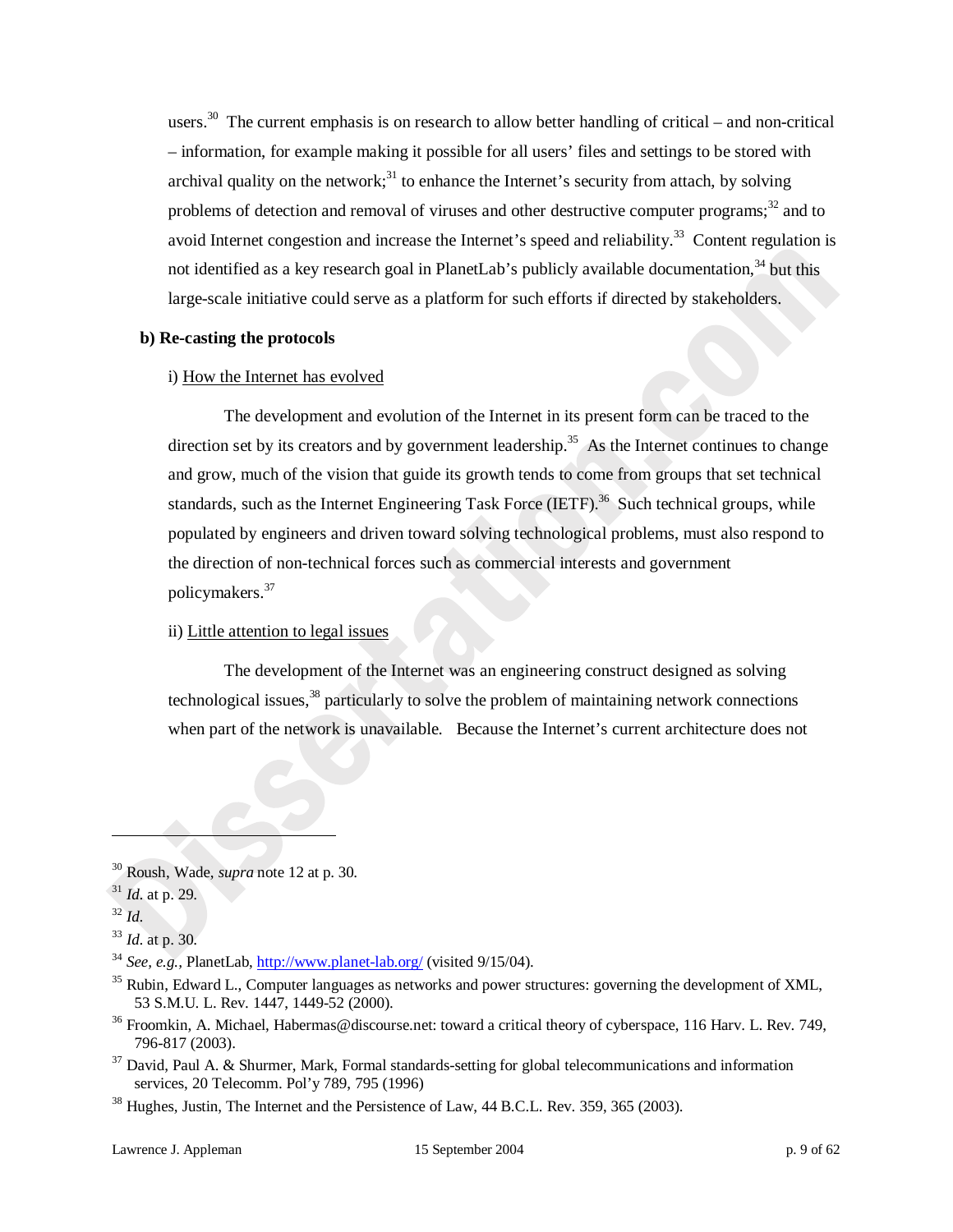require information to go through any specific, particular path or location, enforcing regulation or control of Internet content is particularly challenging.<sup>39</sup>

The theory has been proposed that the Internet's great growth, innovation, and success has been based on its openness, lack of regulation, and better-than-First-Amendment level of freedom for all content.<sup>40</sup> While no doubt this is a component of how the Internet works today, a strong argument can be made that other innovative and successful technologies have thrived under strict regulation. For an example that has grown contemporaneously with the Internet, we can look to mobile phone networks, which achieved analogous innovative success within a complex regulatory framework.<sup>41</sup>

#### **c) Legal bases for content regulation**

#### i) preventing dissemination of harmful materials

Governments maintain order by forbidden certain types of activity that cause harm to persons and property, to the stability of the government, and to the value of moral principles.<sup>42</sup>

The definition of what is "harmful" and the level of control – particularly control of speech and expression – varies widely among different governments. As one end of the spectrum is the United States, which has a stated policy of supporting "the broadest possible free flow of information across international borders<sup>"43</sup> and has applied this policy as allowing regulation of the Internet by the Internet community, with minimal government involvement.<sup>44</sup> Indeed, leadership in the U.S. Congress have proposed a Global Internet Freedom Act<sup>45</sup> that would establish a U.S. government agency to fight all state-sponsored censorship of Internet content,<sup>46</sup> by denouncing such censorship, $^{47}$  introducing a United Nations resolution to condemn these

<sup>&</sup>lt;sup>39</sup> Henn, Julie L., Targeting transnational Internet content regulation, 21 B.U. Int'l L.J. 157, 159-60 (2003).

<sup>40</sup> *See* Lessig, Lawrence, CODE AND OTHER LAWS OF CYBERSPACE 6-8 (1999), describing a vision of the Internet as an "information commons".<br><sup>41</sup> Weiser, Philip J., *supra* note 4 at 546.<br><sup>42</sup> Brenner, Susan W., Complicit publication: when should the dissemination of ideas and data be criminalized?, 13

Alb. L.J. Sci. & Tech. 273 (2003).<br><sup>43</sup> The White House, A FRAMEWORK FOR GLOBAL ELECTRONIC COMMERCE 25 (1997).

<sup>&</sup>lt;sup>44</sup> Eko, Lyombe, Many spiders, one worldwide web: towards a typology of Internet regulation, 6 Comm. L. & Pol'y 445, 452 (2001).

<sup>&</sup>lt;sup>45</sup> Global Internet Freedom Act, H.R. 48, 108th Cong. (1st Sess. 2003). A nearly identical bill was introduced in the Senate, S. 3093, 107th Cong. (2d Sess. 2002).<br><sup>46</sup> *Id.* at § 3(2).<br><sup>47</sup> *Id.* at § 5(1).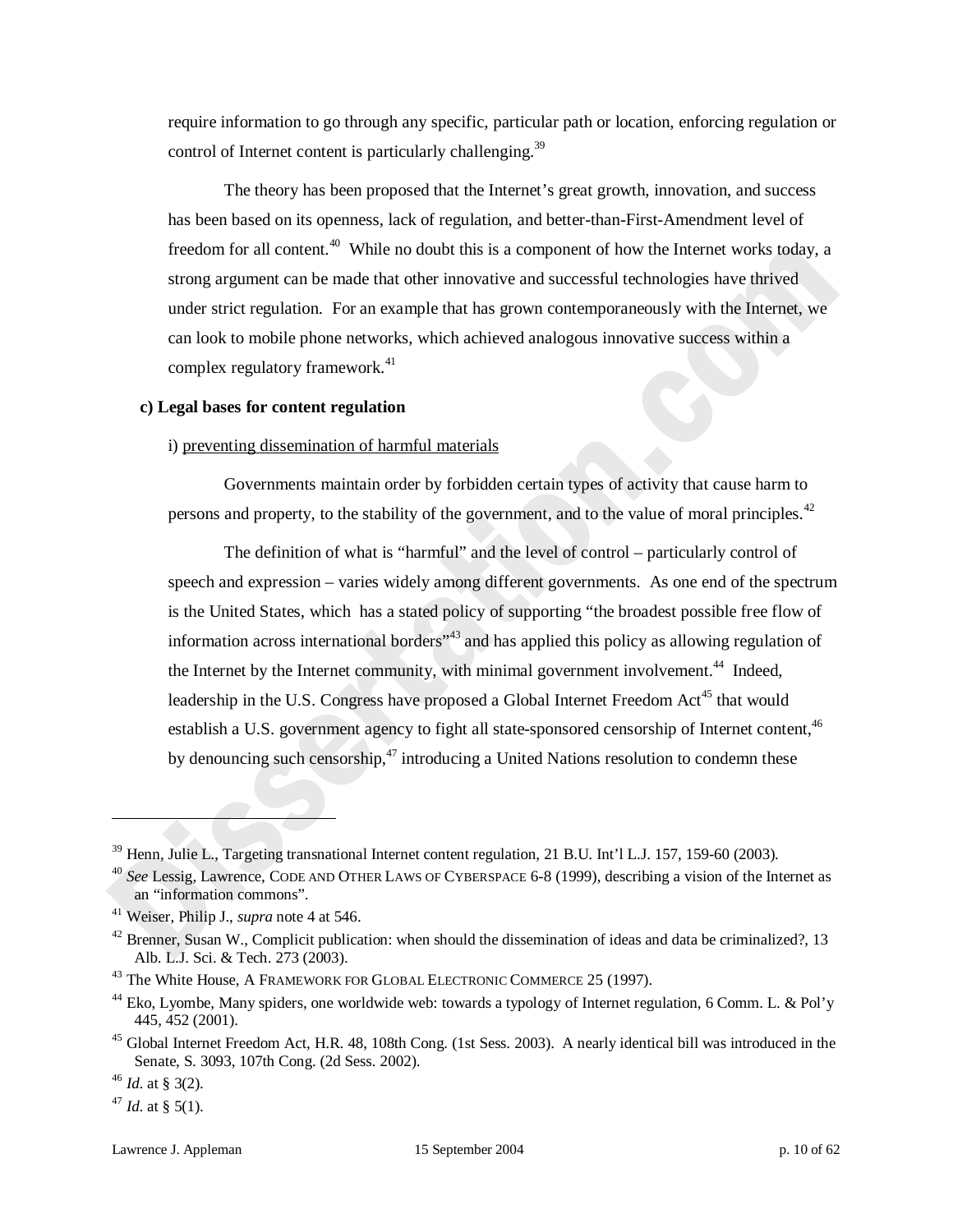practices,<sup>48</sup> and deploying technological solutions to circumvent restrictions on Internet content.<sup>49</sup> Commentators have suggested weaknesses of the proposed Global Internet Freedom Act: that it expressly excludes "interfer[ence] with foreign national censorship in furtherance of legitimate law enforcement aims that is consistent with the Universal Declaration of Human Rights",  $50$ fundamental uncertainties regarding Internet regulation, commercial opposition, and lack of appetite for the United States to take on the role of international law enforcer.<sup>51</sup>

In contrast, China appears to be among those nations that impose the strongest, most sophisticated and extensive controls over the flow of information, whether in print, through broadcast media, or via the Internet.<sup>52</sup> China's policies are specifically identified in the United States' proposed Global Internet Freedom Act as a potential target for technologies to "counter Internet jamming."<sup>53</sup>

-

"SEC. 3. PURPOSES

"The purposes of this Act are–

- "(2) to establish an office …. with the sole mission of countering Internet jamming and blocking by repressive regimes;
- "(3) to expedite the development and deployment of technology to protect Internet freedom around the world;
- "(4) to authorize the commitment of a substantial portion of United States …. resources to the continued development and implementation of technologies to counter the jamming of the Internet;
- "(5) to utilize the expertise of the private sector in the development and implementation of such technologies, so that the many current technologies used commercially for securing business transactions and providing virtual meeting space can be used to promote democracy and freedom …
- "SEC. 4. DEVELOPMENT AND DEPLOYMENT OF TECHNOLOGIES TO DEFEAT INTERNET JAMMING AND CENSORSHIP.
- "(a) … develop and implement a comprehensive global strategy to combat state-sponsored and state-directed Internet jamming, and persecution of those who use the Internet….

#### "SEC. 5. SENSE OF CONGRESS

- "It is the sense of the Congress that the United States should–…
- "(3) deploy, at the earliest practicable date, technologies aimed at defeating state-directed Internet censorship and the persecution of those who use the Internet."

*Id.* 

<sup>50</sup> *Id.* at § 4(e).

- 51 Chen, Elaine M., Global Internet freedom: can censorship and freedom coexist?, 13 J. Art & Ent. Law 229, 266 (2003)<br><sup>52</sup> Keller, Perry, Privilege and punishment: press governance in China, 21 Cardozo Arts & Ent. L.J. 87, 87 (2003).
- 

53 Global Internet Freedom Act, *supra* note 45 at § 2(9).

 $48$  *Id.* at § 5(2).

<sup>&</sup>lt;sup>49</sup> *Id.* at §§ 3-5. The proposed Global Internet Freedom Act specifically directs approaches to circumventing government-run content restrictions: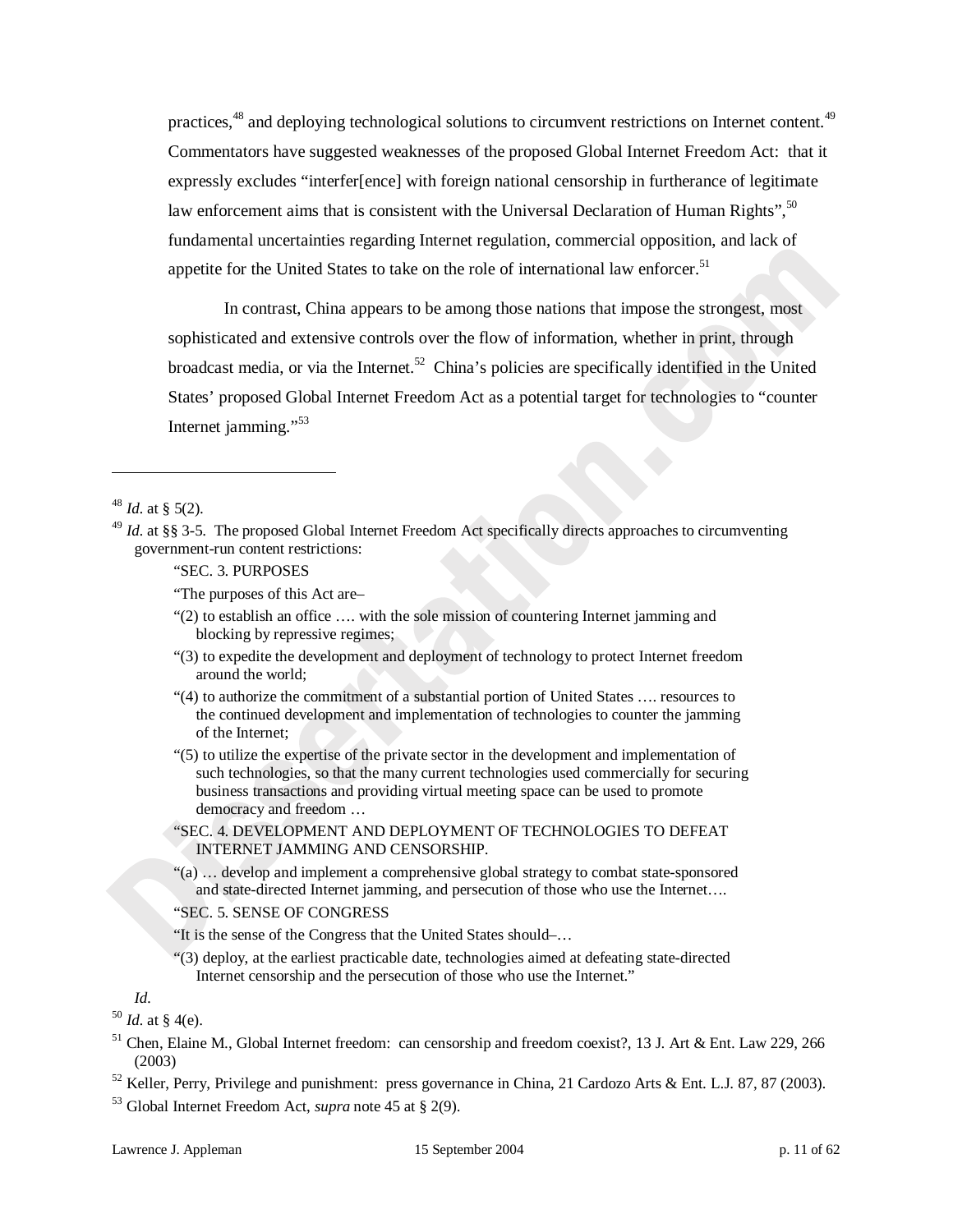#### ii) protecting individuals from harm

The existing body of law applies on the Internet, as everywhere else, to content that causes harm to others. Courts have shown themselves able to apply traditional legal theories to Internet content.

For example, the court in United States v. Hoke<sup>54</sup> examined a case of criminal fraud perpetrated via the Internet.<sup>55</sup>

Another example is provided by Japan's courts, which analyzed defamation law in the context of Internet content in the "Nifty case",<sup>56</sup> where messages posted in an Internet discussion forum were alleged to be defamatory.<sup>57</sup> The Tokyo District Court held liable for defamation the original poster of the messages, the moderator of the discussion forum, and the service provider.<sup>58</sup> On appeal, the Tokyo High Court<sup>59</sup> reversed liability for the moderator and the service provider, finding that the defamatory Internet content had been removed in a timely fashion, but affirmed liability for the poster. $60$ 

United States law applied to Internet content strikes a balance heavily weighted toward freedom of expression, with exceptions carved out for content that causes harm to others. One such exception is restriction of threatening content that is driven by racial animosity or includes racial slurs;<sup>61</sup> convictions for such content on the Internet have been upheld by United States courts.<sup>62</sup>

In the United States, laws protect individuals from exposure to sexually hostile environments, and the need for this protection has motivated efforts to filter content on public Internet terminals, such as at public libraries. $63$ 

 $\overline{a}$ 

<sup>54</sup> United States v. Hoke, CR 99-441 (C.D. Cal. Indictment filed Apr. 30, 1999)

<sup>55</sup> S*ee* Schwarz, Joel Michael, "A case of identity": a gaping hole in the chain of evidence of cyber-crime, 9 B.U. J.

Sci. & Tech. L. 92 (2003).<br>
<sup>56</sup> Nifty case, 1994-7784 Honso 24828; Hanrei Tokuhou, Tokyo-chi-han 9-5-26 [Special Report on Judgment, Tokyo District Court Judgment, May 26, 1997], 1610 Hanrei Jiho 22 (1997).

<sup>&</sup>lt;sup>57</sup> See Yamaguchi, Itsuko, Beyond de facto freedom: digital transformation of free speech theory in Japan, 38 Stan. J Int'l L. 109, 113-14 (2002). 58 Nifty case, *supra* note 56.

<sup>&</sup>lt;sup>59</sup> Unpublished opinion (Tokyo High Ct., Sept. 5, 2001), cited in Yamaguchi, Itsuko, *supra* note 57 at 114 n. 16.<br><sup>60</sup> Yamaguchi, Itsuko, *supra* note 57 at 114.<br><sup>61</sup> Breckheimer II. Peter J.. A haven for hate: the fore

speech under the First Amendment, 75 S. Cal. L. Rev. 1493, 1507 (2002).<br>
<sup>62</sup> See United States v. Machado, 195 F.3d 454, 457 (9th Cir. 1999).<br>
<sup>63</sup> See Mainstream Loudoun v. Bd. of Trs., 24 F. Supp. 2d 552, 565 (E.D. Va.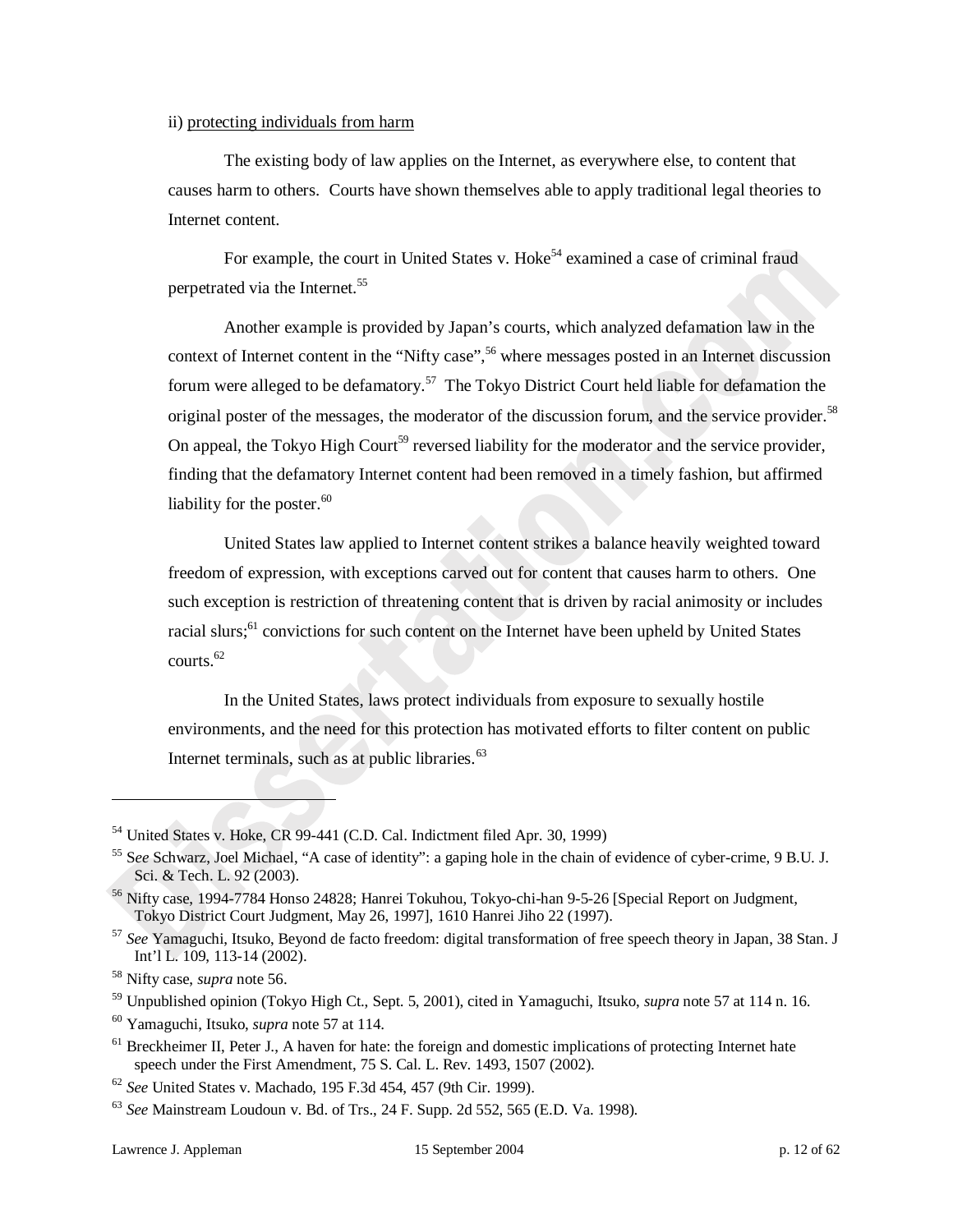#### iii) protecting rights of content owners

Holders of rights in intellectual property, particularly copyrights, have a strong financial interest in controlling access to Internet content.<sup>64</sup> These commercial interests are protected by government enforcement of intellectual property laws.<sup>65</sup> In the United States, for example, bills have been introduced to strengthen copyright laws applied to the Internet, and to protect the intellectual property rights of commercial interests.<sup>66</sup>

#### **d) Proposal for future technological support for content regulation**

The effectiveness of laws and regulations is based on whether a government has the capability of enforcing those laws and regulations.<sup>67</sup> The Internet today is structured so that content is moved from one place to another, and interpretation of content is the responsibility of computer programs and human beings at the ends.<sup>68</sup> The current architecture of the Internet does not facilitate the identification of who and where are the source and destination for content transmitted via the Internet, nor of the reasons for the content's transmission, nor of other characteristics of the content.<sup>69</sup> This architecture supports individuals' bypassing gatekeepers to send and receive whatever content they desire. $70$ 

Because current Internet architecture frustrates attempts to control content because of the particular circumstances of its creation<sup>71</sup>, this dissertation proposes that next generations of Internet architecture deliberately include technological solutions that allow governments to enforce such control.

# **3) Survey of content regulation on the Internet**

This section exemplifies the vast range of differences among jurisdictions when it comes to content regulation.

 $64$  "Trafficking in infringing copyrighted works  $\dots$  threatens lost jobs, lost income for creators, lower tax revenue, and higher prices for honest purchasers." Piracy Deterrence and Education Act, H.R. 4077 Sec. 2(2), 108th Cong. (2d Sess. 2004) 65 *Id.* at Sec. 2(6).

<sup>66</sup> *E.g., id.*

 $67$  Goldsmith, Jack L., Against cyberanarchy, 65 U. Chi. L. Rev. 1199, 1216 (1998).

<sup>68</sup> Lessig, Lawrence, CODE AND OTHER LAWS OF CYBERSPACE 32 (1999).

<sup>69</sup> *Id.*

 $^{70}$  Shapiro, Andrew L., THE CONTROL REVOLUTION: HOW THE INTERNET IS PUTTING INDIVIDUALS IN CHARGE AND CHANGING THE WORLD WE KNOW 16 (1999).<br><sup>71</sup> Zittrain, Jonathan, Internet points of control, 44 B.C. L. Rev. 653, 654 (2003).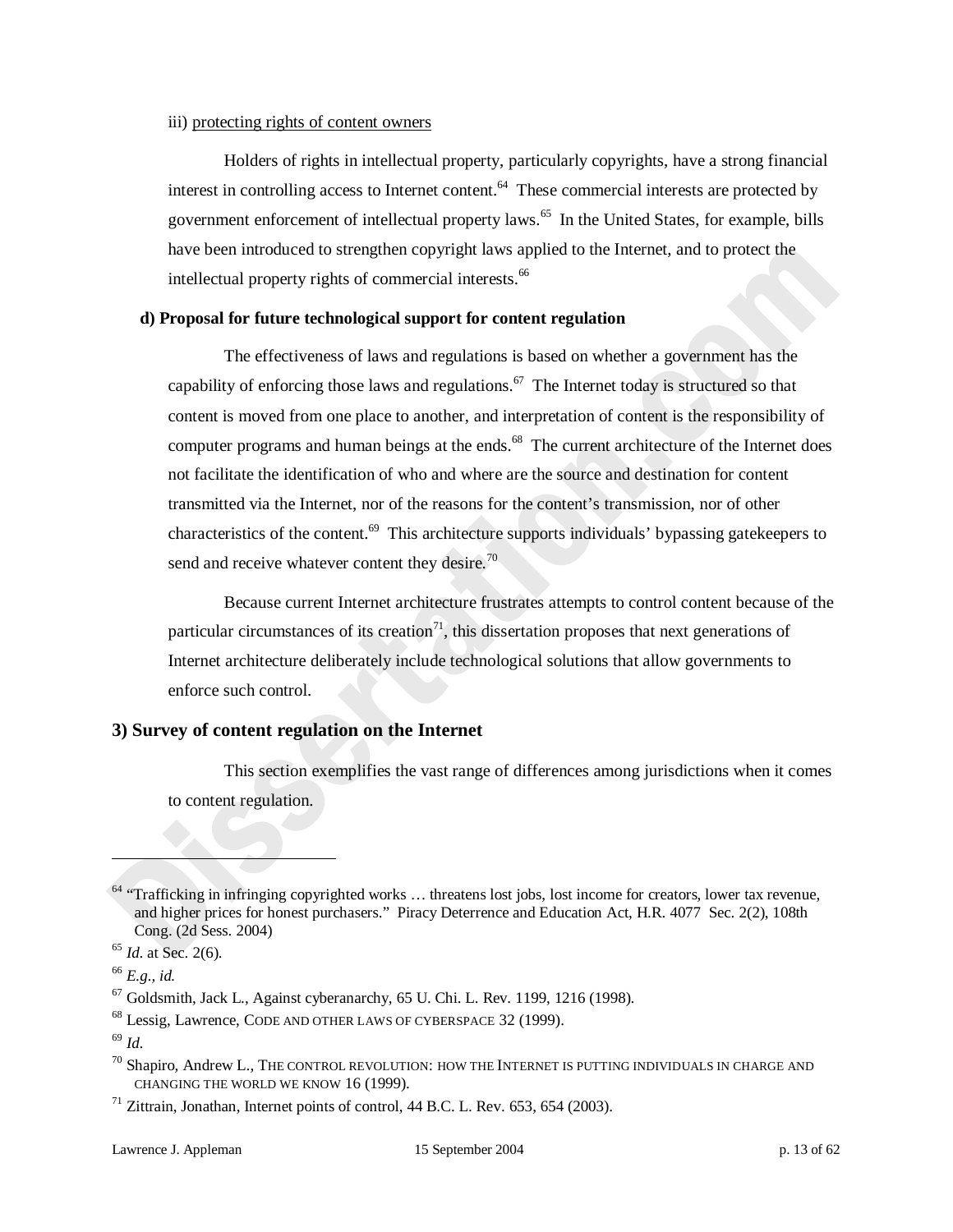The United States positions itself in the forefront of unfettered access to Internet content, with majority leadership in the United States House of Representatives proposing a proactive policy directed at changing other government's approaches to content regulation: 72

> "To bring to bear the pressure of the free world on repressive governments guilty of Internet censorship, the United States should:

> "– Direct substantial international broadcasting resources to a global effort to defeat Internet jamming and censorship.

"– Establish an Office of Global Internet Freedom within the International Broadcasting Bureau to develop and implement a strategy for defeating Internet jamming.

"– Formally declare that all people have the right to communicate freely with others on the Internet.

"– Formally declare that all people have the right to unrestricted access to news and information on the Internet.

"– Publicly and prominently denounce state-directed practices of restricting, censoring, banning, and blocking access to information on the Internet.

"– Submit a resolution at next year's U.N. Human Rights Commission annual meeting in Geneva condemning all nations practicing Internet censorship and denying freedom to access information.

"– Compile and publish an annual report on countries that pursue policies of Internet censorship, blocking, and other abuses"<sup>73</sup>

The U.S. State Department identifies Cuba, Laos, North Korea, the People's Republic of China, Saudi Arabia, Syria, Tunisia, and Vietnam as the governments asserting the most control over their citizens' use of the Internet.<sup>74</sup>

China plays a key role in this discussion, because of its large number of potential and current Internet users. China, at least as recently as 2002, was second only to the U.S. in Internet

-

<sup>&</sup>lt;sup>72</sup> House of Representatives Policy Statement, Establishing global Internet freedom: tear down this firewall  $\P$  38-45, Sept. 19, 2002, http://policy.house.gov/html/news\_item.cfm?ID=112 (visited 9/15/04). 73 *Id.*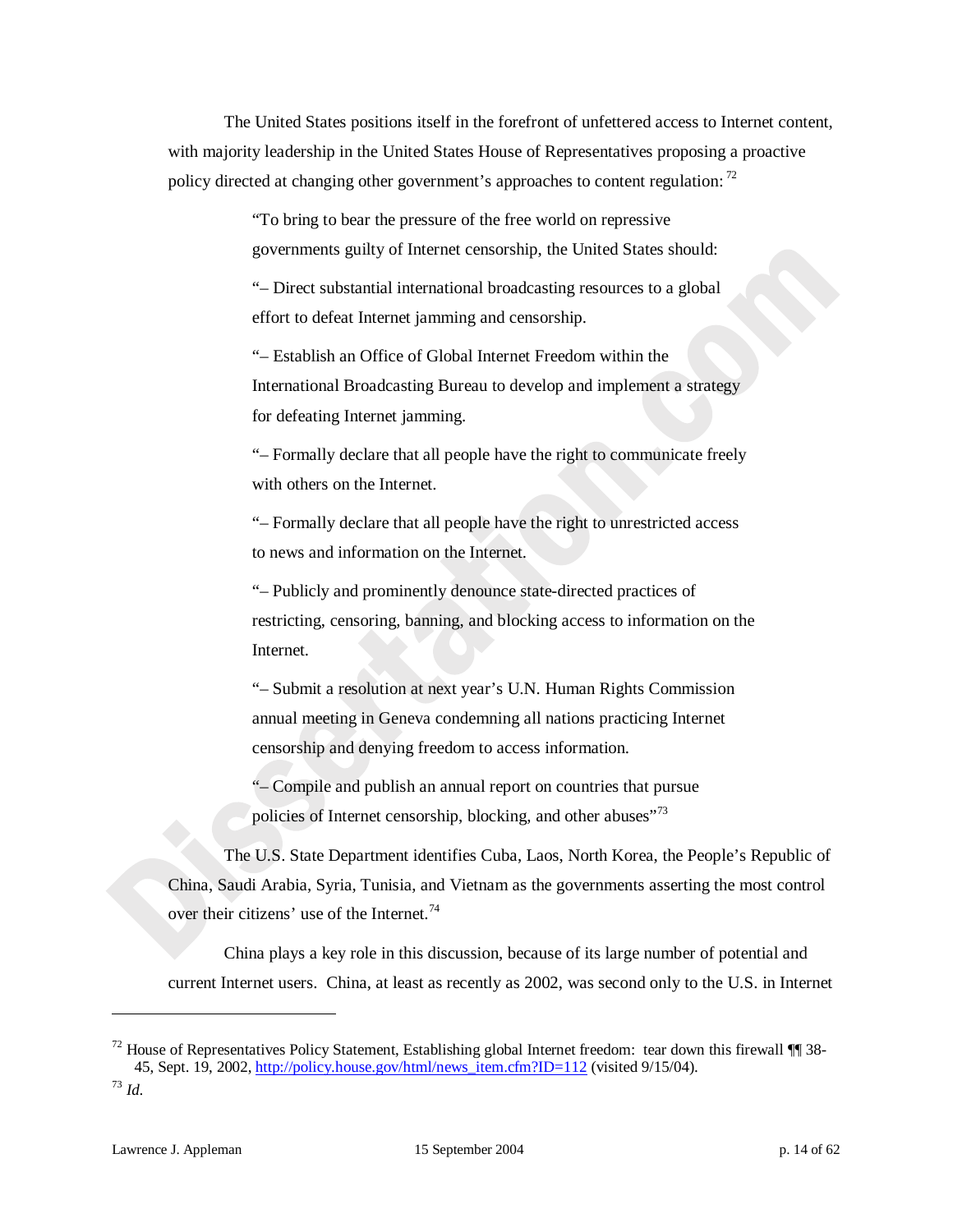use.<sup>75</sup> The Chinese government shows keen interest in electronic commerce and other uses of the Internet, but appears equally – if not more – interested in ensuring that harmful Internet content is restrained.<sup>76</sup> "The Government continued to encourage expanded use of the Internet; however, it also took steps to increase monitoring of the Internet and continued to place restrictions on the information available. While only a very small percentage of the population accessed the Internet, use among intellectuals and opinion leaders was widespread and growing rapidly. Young persons, both urban and rural, accounted for the greatest number of Internet users. According to a quasigovernment report, the number of Internet users at the end of 2002 was 59.1 million. During the year, industry officials estimated the number of users at 80-100 million, with only 27 percent of those in the urban centers of Beijing, Shanghai, and Guangzhou.<sup>77</sup>

Belying the notion that the Internet exists in an international space without borders, these examples demonstrate that technological, practical, and legal control can be – and is – applied by governments to ensure that the Internet is divided along conventional national boundaries.<sup>78</sup>

#### **a) Forms of content regulated**

# i) Substantive

#### *(1) political activism*

Although very few Burmese citizens have Internet access, political content is banned for Burmese Internet users.<sup>79</sup> Chinese citizens have been imprisoned for political use of the Internet, such as website manager Huang Qi and students belonging to the New Youth Study Group, who are reported by the U.S. State Department to have received long prison sentences for Internet essays encouraging democracy<sup>80</sup> and for posting information about students who disappeared at the Tiananmen Square protests.<sup>81</sup> Syria's government-run Internet service provider blocks all pro-Israeli content; at least one Syrian individual has been detained for sending a political cartoon

-

<sup>&</sup>lt;sup>74</sup> *Id.* at ¶ 3.<br><sup>75</sup> Hughes, Justin, *supra* note 38 at 361 (2003).<br><sup>76</sup> Gao, Fuping, The e-commerce legal environment in China: status quo and issues, 18 Temp. Int'l & Comp. L.J. 51, 52 (2004).<br><sup>77</sup> U.S. Department of State Bureau of Democracy, Human Rights and Labor, "Country Reports on Human Rights

Practices – China, 2003, http://www.state.gov/g/drl/rls/hrrpt/2003/27768.htm, Section 2(a) para. 19 (visited

<sup>7/28/04)&</sup>lt;br><sup>78</sup> Qiu, Jack Linchuan, Virtual censorship in China: keeping the gate between the cyberspaces, 4 Int'l J. Comm. L. & Pol'y 1, 2 (1999/2000).<br><sup>79</sup> House of Representatives Policy Statement, *supra* note 74 at ¶ 17.<br><sup>80</sup> U.S. Department of State Bureau of Democracy, Human Rights and Labor, *supra* note 77 at para. 13.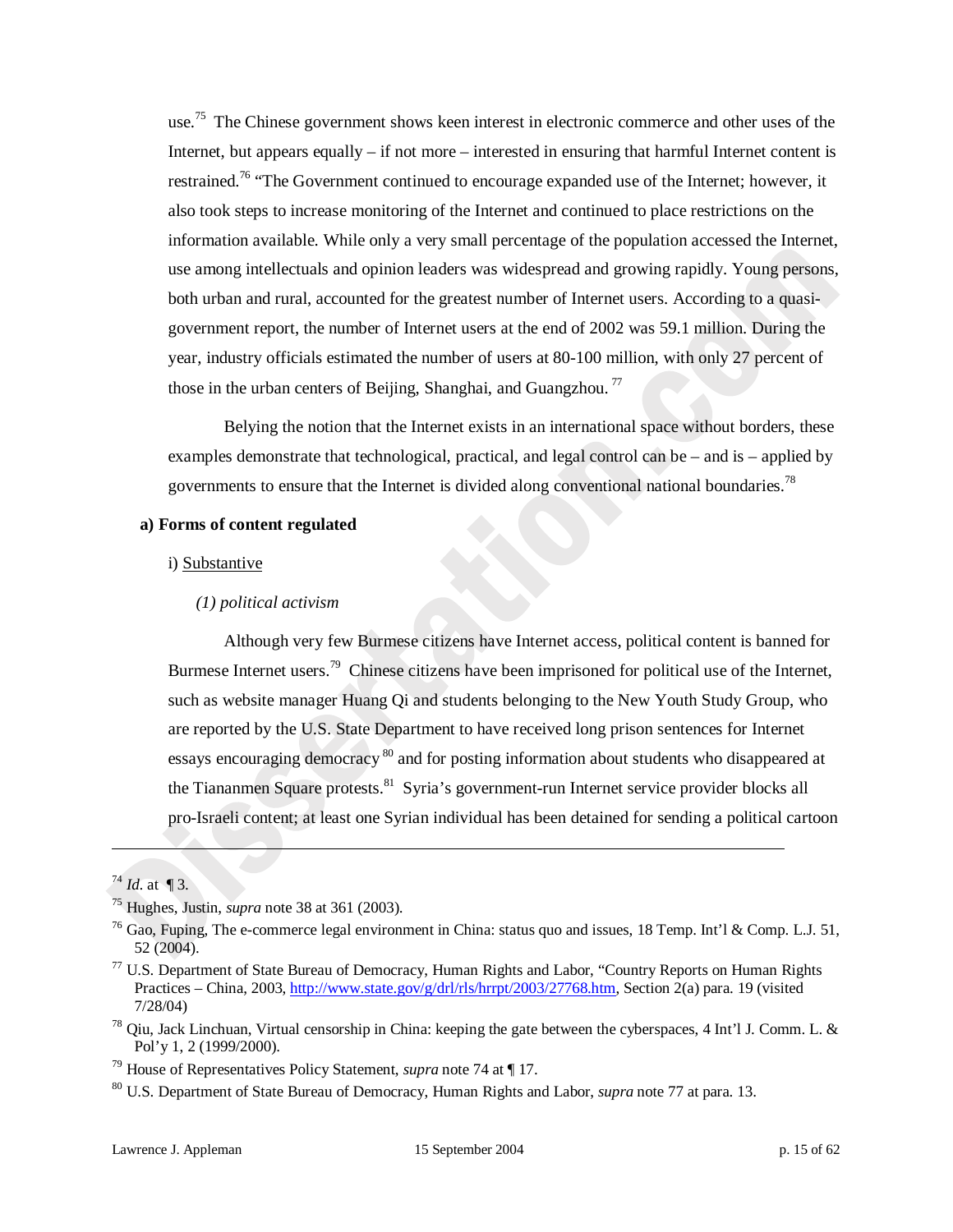in an electronic mail message. $82$  In Vietnam, "politically ... inappropriate" Internet content is blocked.<sup>83</sup>

# *(2) foreign influences*

In China, the government demands and enforces strong control over content that can be made available via the Internet, blocking such foreign sources as the New York Times and CNN.84 The Chinese government has blocked such Internet content as "sites of some major foreign news organizations, health organizations, educational institutions, Taiwanese and Tibetan businesses and organizations, religious and spiritual organizations, democracy activists, and sites discussing the June 4 Tiananmen massacre."<sup>85</sup>

French policymakers have viewed the international quality of the Internet as a potential challenge to France's cultural identity.<sup>86</sup> Consequently, the French government has promulgated guidelines and a policy framework that promote French culture, by approaches such as encouraging the use of French-language terms for the Internet  $\frac{87}{3}$  and requiring web pages in France to have substantial French-language content.<sup>88</sup>

Foreigners in Burma are prohibited from using private electronic mail and must have special authorization to bring electronic communication devices, such as modems, into Burma.<sup>89</sup>

*(3) obscenity* 

In the United States, efforts to regulate obscene and indecent content on the Internet have met with roadblocks such as difficulties in balancing First Amendment interests with society's interest in controlling pornography.<sup>90</sup> Meanwhile, the quantity of pornographic websites, the

<sup>81</sup> House of Representatives Policy Statement, *supra* note 74 at ¶ 24.

<sup>82</sup> *Id.* at ¶ 30.<br><sup>83</sup> *Id.* at ¶ 32.<br><sup>84</sup> Solum, Lawrence B. and Chung, Minn, The layers principle: Internet architecture and the law, 79 Notre Dame L. Rev. 815, 897 (2004)<br><sup>85</sup> U.S. Department of State Bureau of Democracy, Human Rights and Labor, *supra* note 77 at Section 2(a) para. 20.<br><sup>86</sup> Preparing France's Entry into the Inform@tion Society: Government Action Progra

Pamela G., Free speech on the world wide web: a comparison between French and United States policy with a focus on UEJF v. Yahoo! Inc., 21 Penn St. Int'l L. Rev. 319, 330 (2003). 87 *Id.*

<sup>88</sup> Eko, Lyombe, *supra* note 44 at 470.

<sup>89</sup> House of Representatives Policy Statement, *supra* note 74 at ¶ 24.

 $90$  Alexander, Mark C., The First Amendment and problems of political viability: the case of Internet pornography, 25 Harv. J.L. & Pub. Pol'y 977, 978 (2002)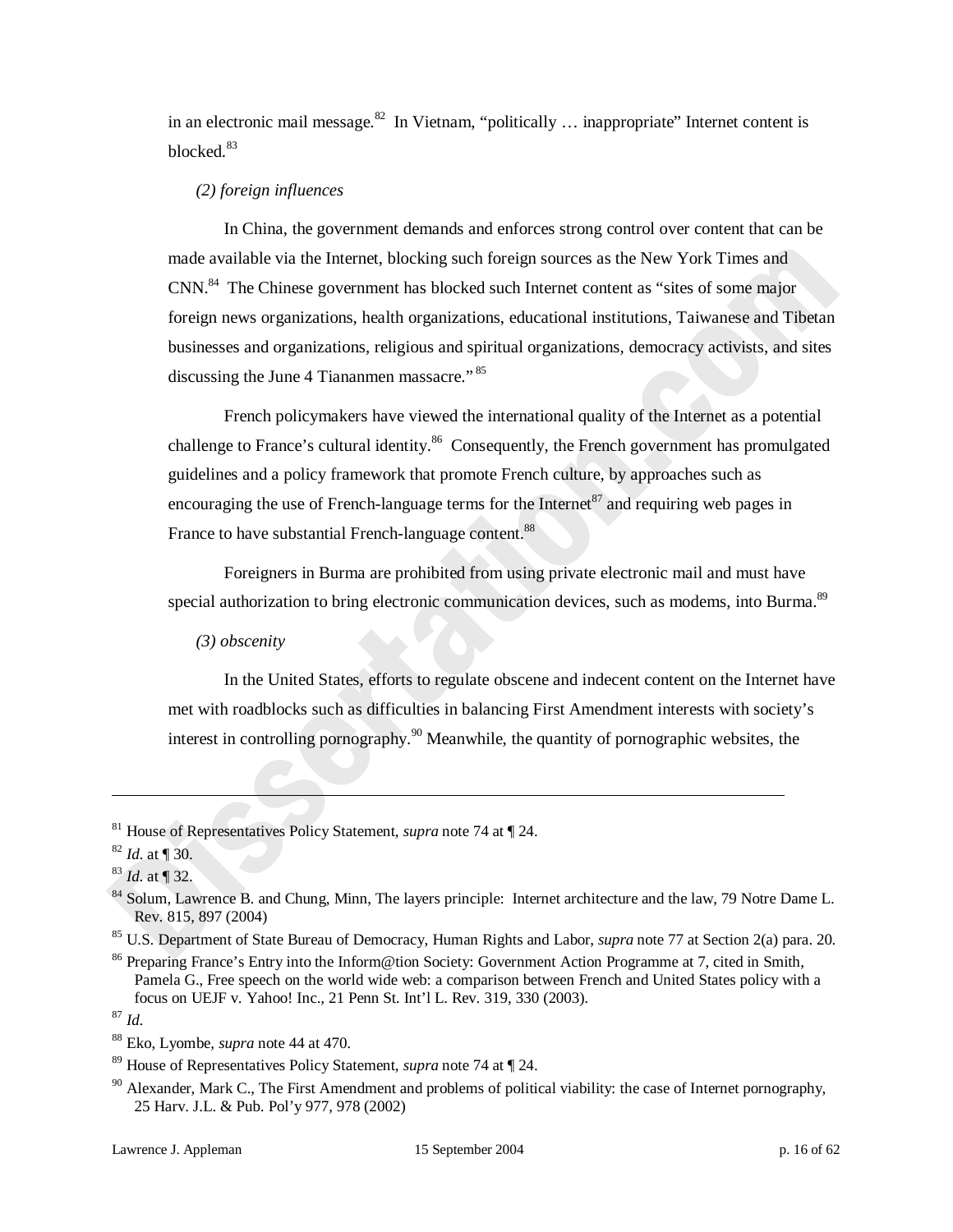number of visitors to those websites, and the revenue generated by those websites grow to substantial proportions of Internet usage. $91$ 

# *(4) child pornography*

Sexual content involving children is illegal in most jurisdictions. The United States passed a federal statute to specifically address Internet transmission of child pornography,<sup>92</sup> including images that were created without the participation of children – which could mean that participants looked like minors but were not, and could also refer to virtual images produced by computer where no living persons were involved.<sup>93</sup> The U.S. Supreme Court found unconstitutional those provisions which did not protect actual children.<sup>94</sup> In response to the courts' decision, the U.S. Congress has introduced revised legislation (such as the Child Obscenity and Pornography Prevention Act, introduced in the House of Representatives last year<sup>95</sup>) in further attempts to prohibit this type of content.<sup>96</sup>

#### *(5) sexually explicit content*

In Saudi Arabia, non-pornographic but sexually explicit content – such as educational or medical materials – may be considered "immoral". The use of such "immoral" content has led the Saudi Arabian government to shut down some Internet cafés.<sup>97</sup>

# *(6) subversive materials*

In China, use of the Internet to "incite the overthrow of the Government or the Socialist system" is expressly prohibited;<sup>98</sup> access is restricted and penalized for Internet content that is "subversive" or "critical" of the government;<sup>99</sup> and electronic mail messages containing "subversive" content are intercepted.<sup>100</sup> Laos blocks access to Internet content that is considered

 $\overline{a}$ 

 $91$  Magovern, Robert K., The expert agency and the public interest: why the Department of Justice should leave online obscenity to the FCC, 11 CommLaw Conspectus 327 (2003)

 $92$  Child Pornography Protection Act, 18 U.S.C. 2256(8).

 $93$  Child Pornography Protection Act, 18 U.S.C. 2256(8)(B) & 2256(8)(D).

 $94$  Ashcroft v. Free Speech Coalition, 122 S. Ct. 1389 (2002).

<sup>&</sup>lt;sup>95</sup> Child Obscenity and Pornography Prevention Act, H.R. 1161, 108th Cong. (2d Sess. 2003).

<sup>&</sup>lt;sup>96</sup> Marts, Jr., Gary D., First Amendment and freedom of speech – "It's  $OK$  – she's a pixel, not a pixie": the First Amendment protects virtual child pornography, Ashcroft v. Free Speech Coalition, 25 U. Ark. Little Rock L. Rev. 717, § V.C. (2003). *Also see* Krause, Jason, Can anyone stop Internet porn?, 88 A.B.A. J. at 56, 60 (Sept. 2002). 97 House of Representatives Policy Statement, *supra* note 74 at ¶ 12.

<sup>&</sup>lt;sup>98</sup> U.S. Department of State Bureau of Democracy, Human Rights and Labor, *supra* note 77 at Section 2(a) para. 22.<br><sup>99</sup> House of Representatives Policy Statement, *supra* note 74 at ¶ 20.<br><sup>100</sup> *Id.* at ¶ 26.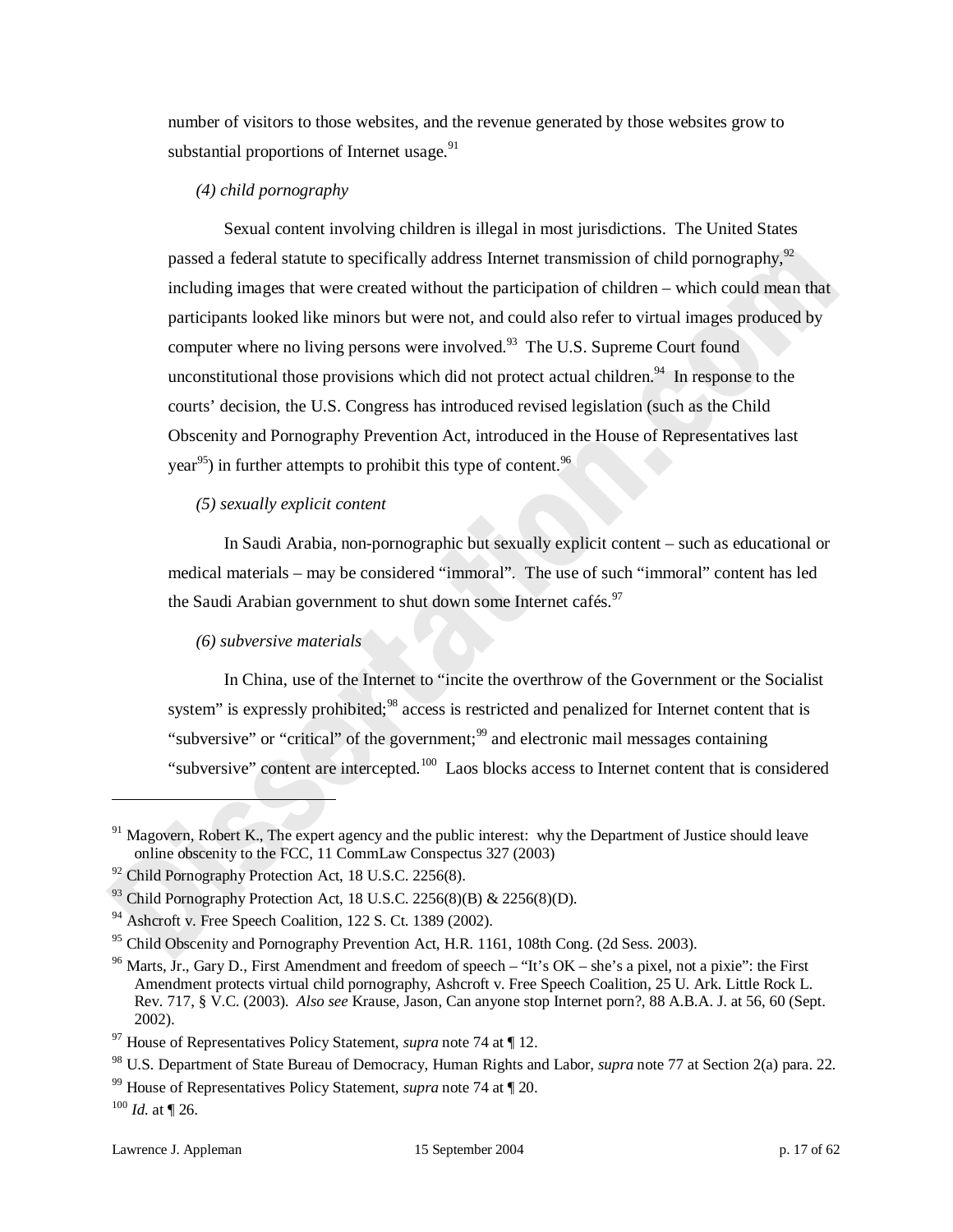to contain "subversive information".<sup>101</sup> Saudi Arabia proscribes publishing or accessing material via the Internet that includes "subversive ideas."<sup>102</sup>

#### *(7) proscribed activities*

The State Council of China "has promulgated a comprehensive list of prohibited Internet activities, including using the Internet … to 'incite division of the country, harming national unification",  $^{103}$  to promote "evil cults",  $^{104}$  and to make available information that "disturbs social order or undermines social stability" <sup>105</sup> A more recent revision of Internet regulations adds to the panoply of activities that are defined to be "subversion or slandering the state", <sup>106</sup> such as "dissemination of any information that might harm unification of the country or endanger national security".  $107$  The current set of Chinese Internet regulations are considered "so broadly written that MSS (Ministry of State Security) officials could find any Web page operator or ecommerce merchant guilty of violating regulations".<sup>108</sup>

In the United States, state and federal statutes make most Internet gambling illegal; obversely, at least fifty other national governments expressly allow Internet gambling in some form.<sup>109</sup> Some rationales for strict control of Internet gambling include concerns: that pathological gambling is a disease which is more likely to occur with the Internet's faster pace, increased privacy, longer hours of access, lower costs, and lack of "tangible representation of money", compared to physical casinos<sup>110</sup>; that Internet gambling would provide a breeding ground for fraud and money-laundering; and that underage gambling is encouraged by the availability of Internet gambling.<sup>111</sup>

<sup>&</sup>lt;sup>101</sup> *Id.* at ¶ 19.<br><sup>102</sup> Council of Ministers Resolution, Saudi Internet Rules, Feb. 12, 2001, Rule 7, http://www.albab.com/media/docs/saudi.htm (visited 7/28/04). 103 U.S. Department of State Bureau of Democracy, Human Rights and Labor, *supra* note 77 at Section 2(a) para. 22

<sup>&</sup>lt;sup>104</sup> *Id.* at Section 2(a) para. 21.<br><sup>105</sup> *Id.* at Section 2(a) para. 21.

<sup>&</sup>lt;sup>106</sup> *Id.* at para. 10.<br><sup>107</sup> *Id.* at Section 2(a) para. 21.<br><sup>108</sup> House of Representatives Policy Statement, *supra* note 74 at ¶ 26.

<sup>&</sup>lt;sup>109</sup> Gottfried, Jonathan, The federal framework for Internet gambling, 10 Rich. J. L. & Tech. 26, I (2004).<br><sup>110</sup> See Karadbil, Jenna F., Casinos of the next millennium: a look into the proposed ban on Internet gambling, Ariz. J. Int'l & Comp. L. 413, 439 (2000). 111 Gottfried, Jonathan, *supra* note 109 at III. A.-D..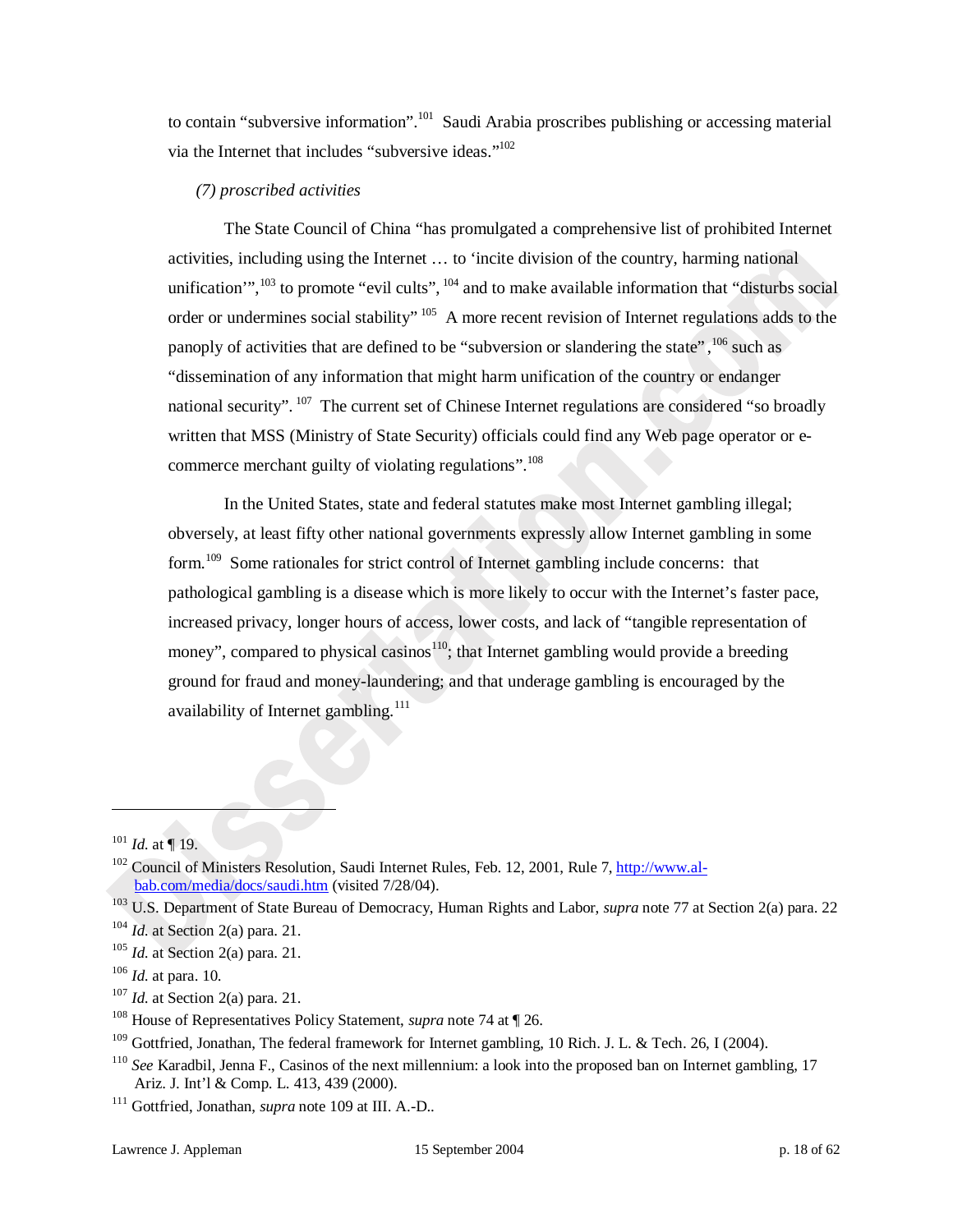# *(8) violation of public policy*

Saudi Arabia disallows the use of the Internet for transmission of content "in violation of Islamic tradition."112

#### *(9) infringing on rights of others*

Some U.S. jurisdictions have promulgated regulations requiring filtering of sexual images on public library Internet terminals in order to protect employees from sexual harassment<sup>113</sup> and from a hostile work environment generated by sexual content viewed by library patrons,<sup>114</sup> in violation of the federal equal employment law.<sup>115</sup>

Existing common law and statutory law apply to Internet content that harms others, but often the application of these laws is stymied by the technological structure of the Internet: while the Internet's international reach and communication speed may exacerbate the harm,<sup>116</sup> the difficulty of tracing responsible parties confounds enforcement.<sup>117</sup> For example, traditional defamation law applies to Internet content that may harm a party's interests, but technical difficulties are faced when attempting to identify the creator of the content, because the Internet allows for virtual anonymity of its users,  $118$  although given sufficient resources and time, law enforcement observers conjecture that any Internet user can be tracked down.<sup>119</sup>

# *(10) harmful to minors*

Where gambling via the Internet is regulated (such as in virtually all of the United States), one basis for this regulation is how vulnerable young people are to risky behavior and how the Internet may make gambling activities far more available and accessible to the young.<sup>120</sup>

<sup>&</sup>lt;sup>112</sup> Internet Services Unit, Local Content Filtering Policy, para. 1, http://www.isu.net.sa/saudi-Internet/contenet-

filtring/filtring-policy.htm (visited 7/28/04)<br><sup>113</sup> Mainstream Loudoun v. Bd. of Trs. of the Loudoun County Library, 24 F. Supp. 2d 552, 556 (E.D. Va. 1998)<br><sup>114</sup> Meehan, Kiera, Installation of Internet filters in public

Amendment, 12 B.U. Pub. Int. L.J. 483, 497-98 (2003).<br><sup>115</sup> Title VII, 42 U.S.C. 2000e-2e(a)(1) (2004).<br><sup>116</sup> Zollers, Frances E., Shears, Peter, and Hurd, Sandra N., Fighting Internet Fraud: Old Scams, Old Laws, New

Context, 20 Temp. Envtl. L. & Tech. J. 169, 171 (2002).<br><sup>117</sup> *Id.* at 176.<br><sup>118</sup> Goldring, Orit and Hamblin, Antonia L., Think before you click: online anonymity does not make defamation

legal, 20 Hofstra Lab. L.J. 383, 386 (2003).

<sup>119</sup> Schwarz, Joel Michael, *supra* note 55 at 93.

<sup>120</sup> National Gambling Impact Study Commission, *National Gambling Impact Study Final Report*, at 1-1 (1999), at § 7-20 and § 7-24, http://govinfo.library.unt.edu/ngisc/reports/1.pdf (visited 9/13/04)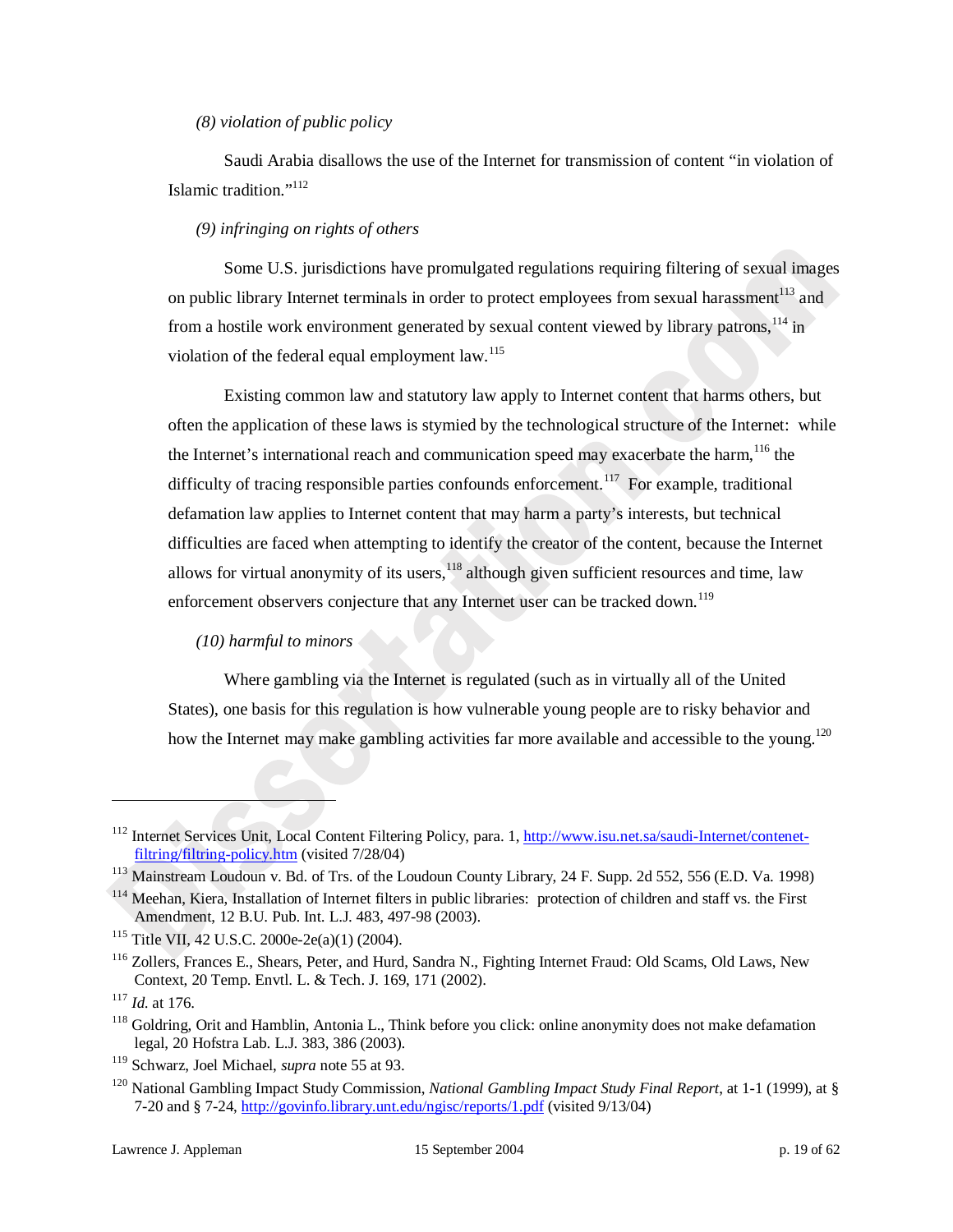The United States has also attempted regulation of content specifically based on its being harmful to minors. The communications Decency Act of 1996 ("CDA")<sup>121</sup> prohibited transmission of "indecent" or "patently offensive" materials to minors.<sup>122</sup> The U.S. Supreme Court found the CDA to be an unconstitutional attempt to limit First Amendment<sup>123</sup> rights to free speech, principally because the terms "indecent" and "patently offensive" are "general, undefined terms" without a clear meaning.<sup>124</sup>

The U.S. Congress enacted the Child Online Protection Act ("COPA") to criminalize the knowing dissemination of material harmful to minors via the World Wide Web,<sup>125</sup> but COPA has not withstood Constitutional scrutiny by U.S. courts.<sup>126</sup>

More recently, the Children's Internet Protection Act ("CIPA") requires filtering technologies for all public schools and libraries with public computers, to prevent access to content that is "obscene" or "harmful to minors".<sup>127</sup> The U.S. Supreme Court upheld the constitutionality of CIPA, deciding that the statute does not violate library patrons' First Amendment rights. $^{128}$ 

The U.S. Congress also recently enacted a statute to create a "Dot Kids" Internet secondlevel domain,<sup>129</sup> in which content is restricted by law to "only material that is suitable for minors" and not harmful to minors."<sup>130</sup>

# *(11) racism, xenophobia*

The Council of Europe's Additional Protocol on the Convention on Cybercrime defines racist and xenophobic content as "any representation of thought or theories, which advocates, promotes or incites hatred, discrimination or violence against any individual or group of individuals based on race, color, descent or national or ethnic origin."131 This definition

-

<sup>121</sup> Communications Decency Act, 47 U.S.C. 223 (1996). 122 *See id.* at 223(a) and 223(d).

<sup>&</sup>lt;sup>123</sup> U.S. CONST. amend. I.<br><sup>124</sup> Reno v. ACLU, 521 U.S. 844, 877 (1997).

<sup>&</sup>lt;sup>125</sup> Child Online Protection Act, 47 U.S.C. § 231(a)(1) (2000).<br><sup>126</sup> Ashcroft v. ACLU, 124 S. Ct. 2783 (U.S. 2004)

<sup>&</sup>lt;sup>127</sup> Children's Internet Protection Act, 47 U.S.C. § 254(h)(5)(B) (2001).<br><sup>128</sup> United States v. Am. Library Ass'n, 539 U.S. 194 (2003).

<sup>&</sup>lt;sup>129</sup> See kids.us, <u>http://www.kids.us</u> (visited 9/13/04)<br><sup>130</sup> Dot Kids Implementation and Efficiency Act, 47 U.S.C. § 941 (2002).<br><sup>131</sup> Additional Protocol to the Convention on Cybercrime concerning the criminalisation xenophobic nature committed through computer systems, opened for signature Jan. 28, 2003, Council of Europe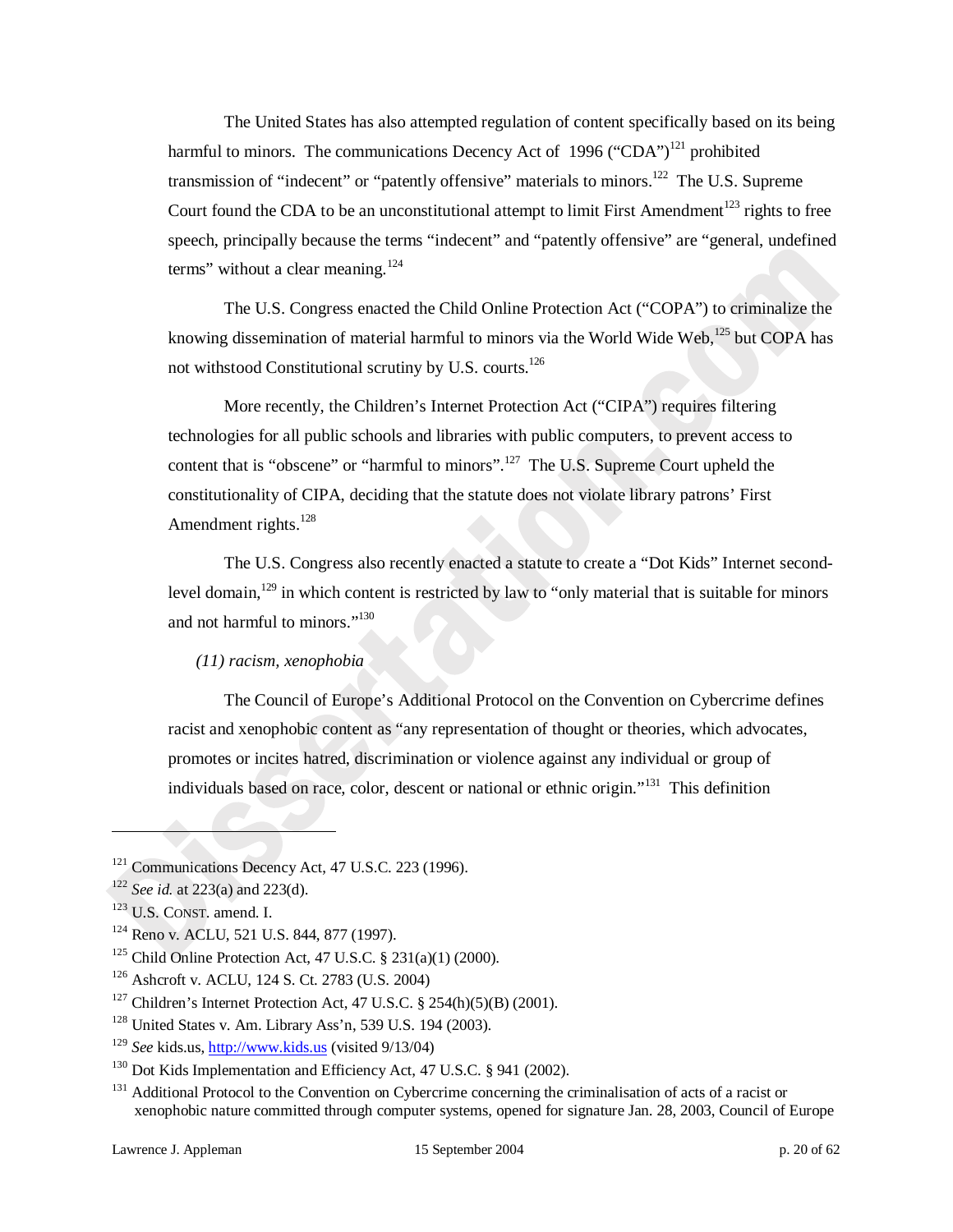emphasizes the dangers to society of racist or xenophobic ideas, and supports initiatives to criminalize racist and xenophobic materials throughout the European Union.<sup>132</sup> Although Internet service providers are not liable for content that they do not create or control, $^{133}$  ISPs may be required by courts or administrative authorities to stop or prevent violations. 134

In harmony with the European Union's approach to racist and xenophobic content on the Internet is Germany's restriction of such materials.<sup>135</sup> Germany's Penal Code criminalizes the publication and distribution of racist and xenophobic material,<sup>136</sup> and Germany's Multimedia Law extends the Penal Code's restrictions to the Internet.<sup>137</sup> Under Germany's Multimedia Law, Internet service providers (ISPs) are shielded from liability under clearly specified conditions, including the requirement that the ISPs block Internet material that is illegal in Germany.<sup>138</sup> Germany's highest court ruled that these laws apply to materials placed on the Internet from anywhere in the world, if the materials are accessible to Internet users in Germany.<sup>139</sup>

#### *(12) incitement to illegal activities*

Saudi Arabia specifically prohibits publishing or accessing via the Internet materials that are "liable to promote or incite crime" or is "slanderous or libellous ... against individuals"<sup>140</sup>

*(13) hate speech* 

The concept of hate speech goes further than racist or xenophobic speech, extending to speech against women, homosexuals, and other minorities.<sup>141</sup> In Canada, for example, the

-

T.S. No. 189, http://conventions.coe.int/Treaty/Commun/QueVoulezVous.asp?NT=189&CM=8&CL=ENG

<sup>(</sup>visited 9/14/04).<br><sup>132</sup> Proposal for a Council Framework Decision on combating racism and xenophobia, Eur. Parl. Doc. (COM 644<br>final) 6 (2001), http://europa.eu.int/eur-lex/en/com/pdf/2001/com2001 0664en01.pdf (visited 7/

<sup>&</sup>lt;sup>133</sup> Directive 2000/31/EC of the European Parliament and of the Council of 8 June 2000 on certain legal aspects of information society services, in particular electronic commerce, in the Internal Market, art. 12, § 4, 2000 O.J. (L 178), http://europa.eu.int/eur-lex/pri/en/oj/dat/2000/l\_178/l\_17820000717en00010016.pdf (visited 7/14/04). 134 *Id.*

<sup>&</sup>lt;sup>135</sup> Timofeeva, Yulia A., Hate speech online: restricted or protected? Comparison of regulations in the United States and Germany, 12 J. Transnat'l L. & Pol'y 253, 262-63 (2003).<br><sup>136</sup> Strafgesetzbuch [Penal Code] §§ 130, 131.<br><sup>137</sup> Mediendienstesstaatsvertrag [Media Law] § 12 abs.1.

<sup>&</sup>lt;sup>138</sup> Mediendienstesstaatsvertrag [Media Law] § 9.

<sup>&</sup>lt;sup>139</sup> Judgment of Dec. 12, 2000, Bundesgerichthof [Federal Court], regarding Frederick Toben and the website http://www.adelaideinstitute.org (visited 9/14/04)<br><sup>140</sup> Council of Ministers Resolution, Saudi Internet Rules, Rule 9, Feb. 12, 2001, http://www.al-

bab.com/media/docs/saudi.htm (visited 7/28/04).

<sup>&</sup>lt;sup>141</sup> Weintraub-Reiter, Rachel, Hate speech over the Internet: a traditional constitutional analysis or a new cyber constitution?, 8 B.U. Pub. Int. L.J. 145, 149 (1998).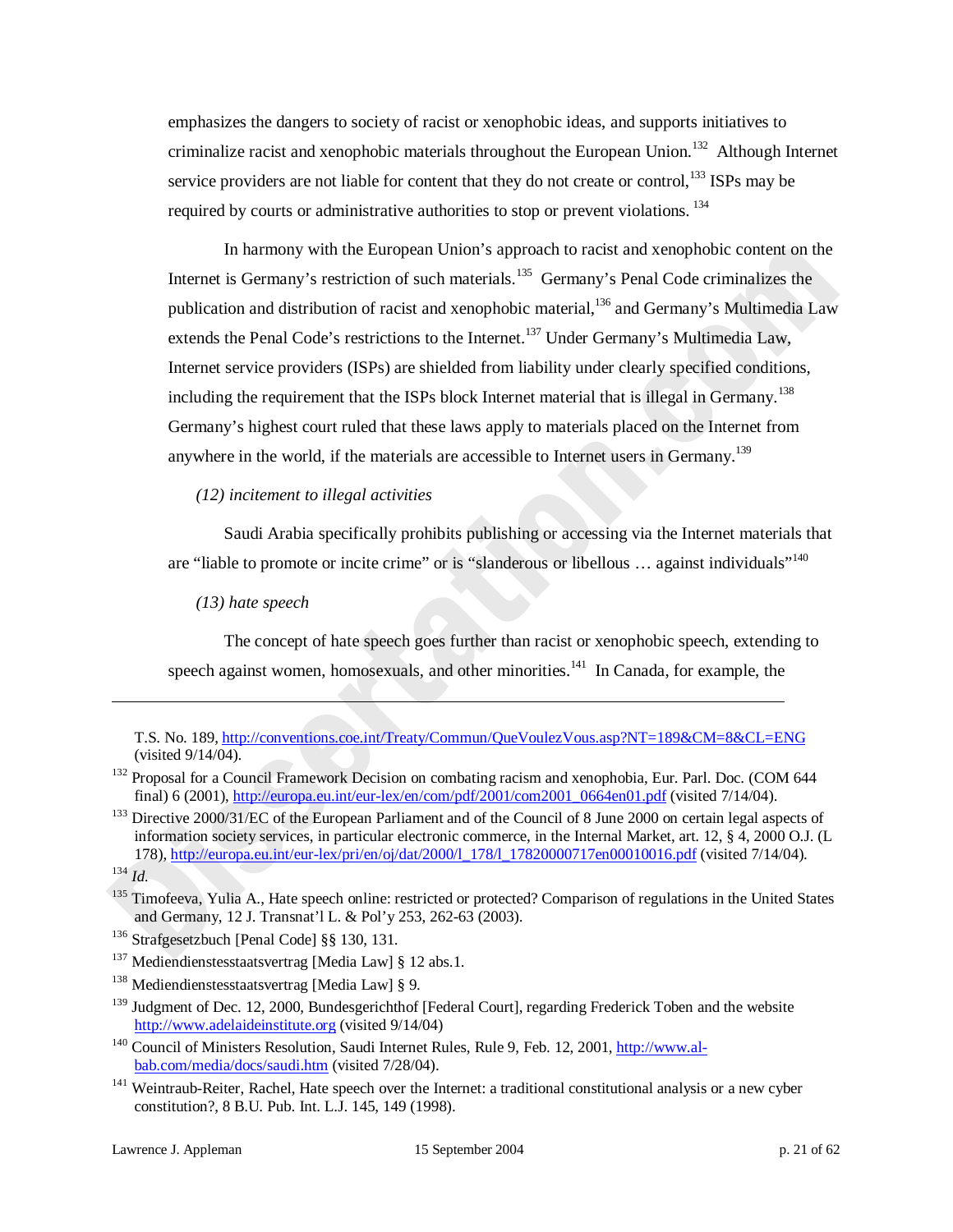Canadian Human Rights Act prohibits repeated communication likely to expose one or more persons to "hatred or contempt" because of their "race, national or ethnic origin, colour, religion, age, sex, sexual orientation, marital status, family status, disability, and conviction for which a pardon has been granted."<sup>142</sup> Canadian hate speech laws were amended in 2001 expressly to forbid "online hate propaganda" and the spread of "hate messages" by "all telecommunications technologies."<sup>143</sup> However, much of this speech may be legal in the United States.<sup>144</sup>

In the United States, most racist and xenophobic speech is protected under the First Amendment,  $145$  with exceptions for speech which is inherently dangerous<sup>146</sup> or injurious.<sup>147</sup> The possibility has been suggested that because United States allows speech that is illegal in other countries, the United States may become a "speech haven" for those whose speech would be prohibited elsewhere.<sup>148</sup> These conflicting laws can befuddle Internet service providers: for example, an Internet service provider, by removing a Nazi web site, may risk being sued in the United States for violation of First Amendment rights; by taking no action against a Nazi web site, may risk legal action in France or Germany.<sup>149</sup>

Some commentators point out that exceptions to First Amendment protection are particularly difficult to apply to Internet content, where most communication does not take place without the recipient taking deliberate steps<sup>150</sup>, where most undesirable messages can be easily avoided, and where direct violence or injury is highly unlikely between sender and receiver of content.<sup>151</sup> Nevertheless, the Internet provides new tools for dissemination of hate speech, relatively inexpensively and highly effectively,<sup>152</sup> by facilitating establishment of special-interest

 $\overline{a}$ 

<sup>&</sup>lt;sup>142</sup> Canadian Human Rights Act, R.S.C. 1985, c. H-6, s.3(1).<br><sup>143</sup> Department of Justice Canada, Government of Canada introduces anti-terrorism act, Oct. 15, 2001, http://canada.justice.gc.ca/en/news/nr/2001/doc\_27785.html (visited 9/15/04).

<sup>&</sup>lt;sup>144</sup> Bailey, Jane, Private regulation and public policy: toward effective restriction of Internet hate propaganda, 49 McGill L.J. 59, 66 (2004).

<sup>145</sup> R.A.V. v. St. Paul, 505 U.S. 377 , 383 (1992). 146 *See* Chaplinsky v. New Hampshire, 315 U.S. 568, 572 (1942).

<sup>147</sup> *See* Schenck v. United States, 249 U.S. 47, 52 (1919); Brandenburg v. Ohio, 395 U.S. 444 (1969). 148 Brenner, Susan W., *supra* note 42 at 273.

<sup>&</sup>lt;sup>149</sup> Goodman, Marc D., and Brenner, Susan W., The emerging consensus on criminal conduct in cyberspace, 2002 UCLA J. L. Tech. 3 § B (2002).

<sup>&</sup>lt;sup>150</sup> Weintraub-Reiter, Rachel, *supra* note 141 at 165.<br><sup>151</sup> Timofeeva, Yulia A., *supra* note 135 at 257-58.

<sup>&</sup>lt;sup>152</sup> Proposal for a Council Framework Decision on combating racism and xenophobia, Eur. Parl. Doc. (COM 644 final) 6 (2001), http://europa.eu.int/eur-lex/en/com/pdf/2001/com2001\_0664en01.pdf (visited 7/14/04).